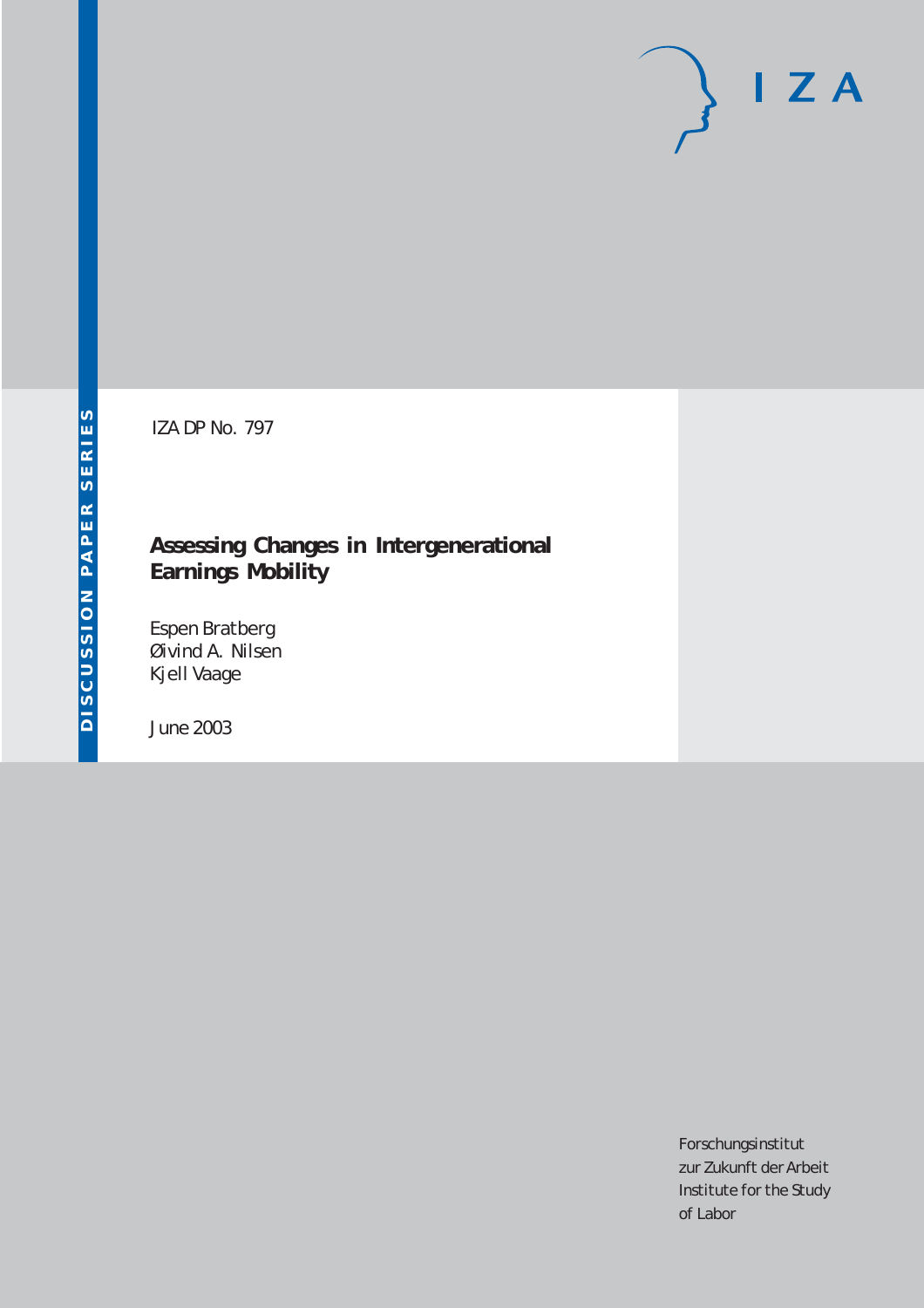# **Assessing Changes in Intergenerational Earnings Mobility**

## **Espen Bratberg**

*University of Bergen* 

## **Øivind A. Nilsen**

*University of Bergen and IZA Bonn* 

## **Kjell Vaage**

*University of Bergen*

Discussion Paper No. 797 June 2003

IZA

P.O. Box 7240 D-53072 Bonn Germany

Tel.: +49-228-3894-0 Fax: +49-228-3894-210 Email: [iza@iza.org](mailto:iza@iza.org)

This Discussion Paper is issued within the framework of IZA's research area *Internationalization of Labor Markets.* Any opinions expressed here are those of the author(s) and not those of the institute. Research disseminated by IZA may include views on policy, but the institute itself takes no institutional policy positions.

The Institute for the Study of Labor (IZA) in Bonn is a local and virtual international research center and a place of communication between science, politics and business. IZA is an independent, nonprofit limited liability company (Gesellschaft mit beschränkter Haftung) supported by the Deutsche Post AG. The center is associated with the University of Bonn and offers a stimulating research environment through its research networks, research support, and visitors and doctoral programs. IZA engages in (i) original and internationally competitive research in all fields of labor economics, (ii) development of policy concepts, and (iii) dissemination of research results and concepts to the interested public. The current research program deals with (1) mobility and flexibility of labor, (2) internationalization of labor markets, (3) welfare state and labor market, (4) labor markets in transition countries, (5) the future of labor, (6) evaluation of labor market policies and projects and (7) general labor economics.

IZA Discussion Papers often represent preliminary work and are circulated to encourage discussion. Citation of such a paper should account for its provisional character. A revised version may be available on the IZA website ([www.iza.org](http://www.iza.org/)) or directly from the author.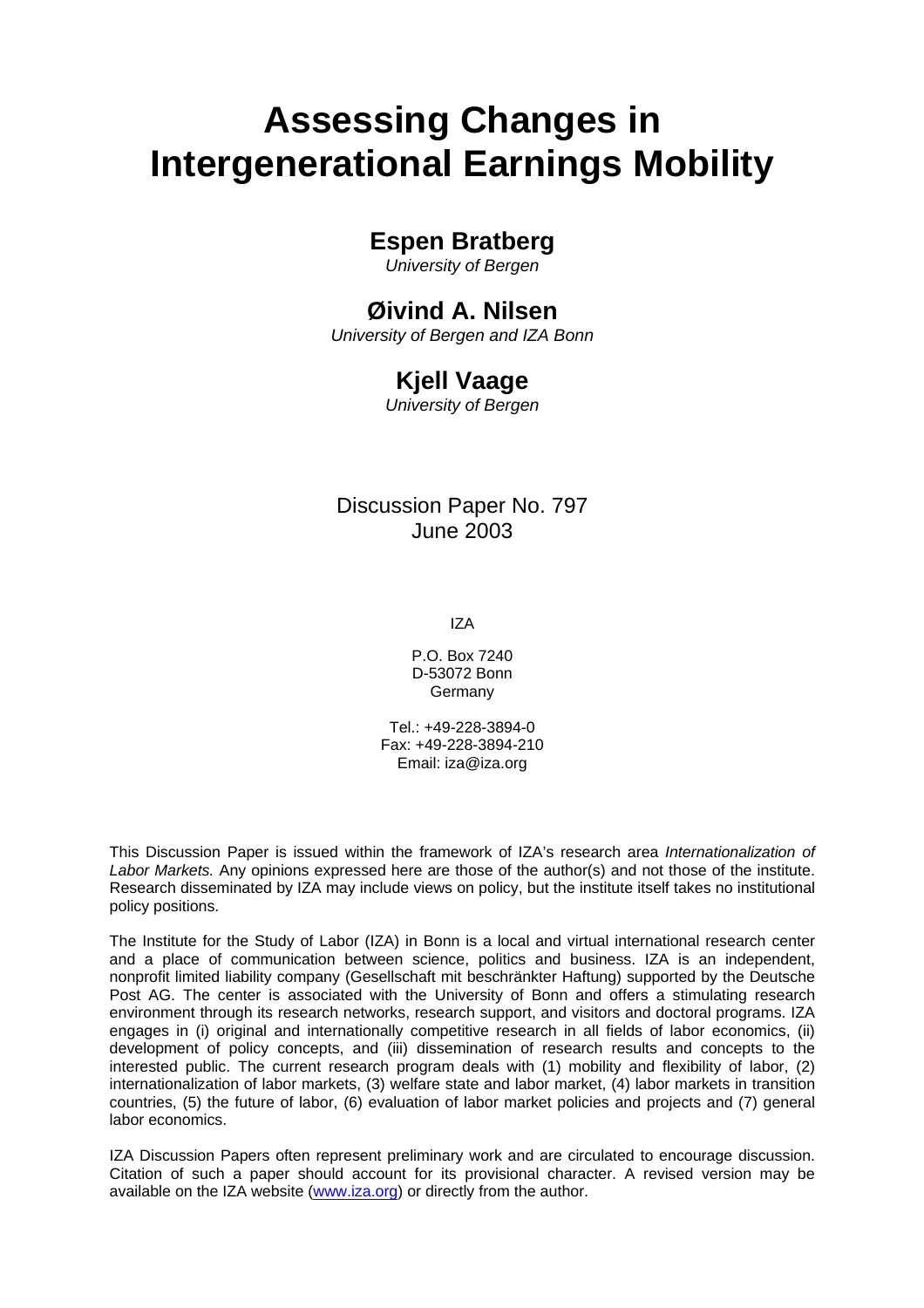IZA Discussion Paper No. 797 June 2003

## **ABSTRACT**

## **Assessing Changes in Intergenerational Earnings Mobility**[∗](#page-2-0)

Previous research on changes in intergenerational mobility suggests that mobility is decreasing over time. One explanation for this pattern is increased cross-sectional income inequality. In contrast to most other OECD countries, income inequality in Norway has been remarkably stable through large parts of the 1980s and the 1990s, not least due to a compression of the earnings distribution during the same period. Using longitudinal data for Norwegian children born in 1950, 1955, 1960, and 1965, we find a relatively high degree of earnings mobility. Furthermore, there is no tendency to increasing inequality along this dimension. This finding supports the hypothesis that intergenerational mobility is positively correlated with a compressed income distribution. Quartile father-child earnings transition matrices, together with non-parametric regressions, indicate quite high mobility in the middle of the distribution and somewhat more persistence at the top and bottom. This approach also reveals increased mobility over time for sons, but a less clear picture for daughters.

JEL Classification: J62, C23

Keywords: intergenerational mobility, intertemporal change

Corresponding author:

 $\overline{a}$ 

Øivind A. Nilsen Department of Economics University of Bergen Fosswinckelsgate 6 5007 Bergen Norway Email: [oivind.nilsen@econ.uib.no](mailto:oivind.nilsen@econ.uib.no) 

<span id="page-2-0"></span><sup>∗</sup> The data were provided by the Norwegian Social Science Data Services, who share no responsibility for the authors' conclusions. We would like to thank The Norwegian Research Council for financial support, grant no 140127/530 ("Velferdsprogrammet"). The paper has benefitted from comments and suggestions at presentations at the ESPE 2002 meeting in Bilbao, Zentrum für Europäische Wirtschaftsforschung, Mannheim, and the HERC Centre, University of York. The paper was partly written while Bratberg was visiting the University of York, whose hospitality is gratefully acknowledged.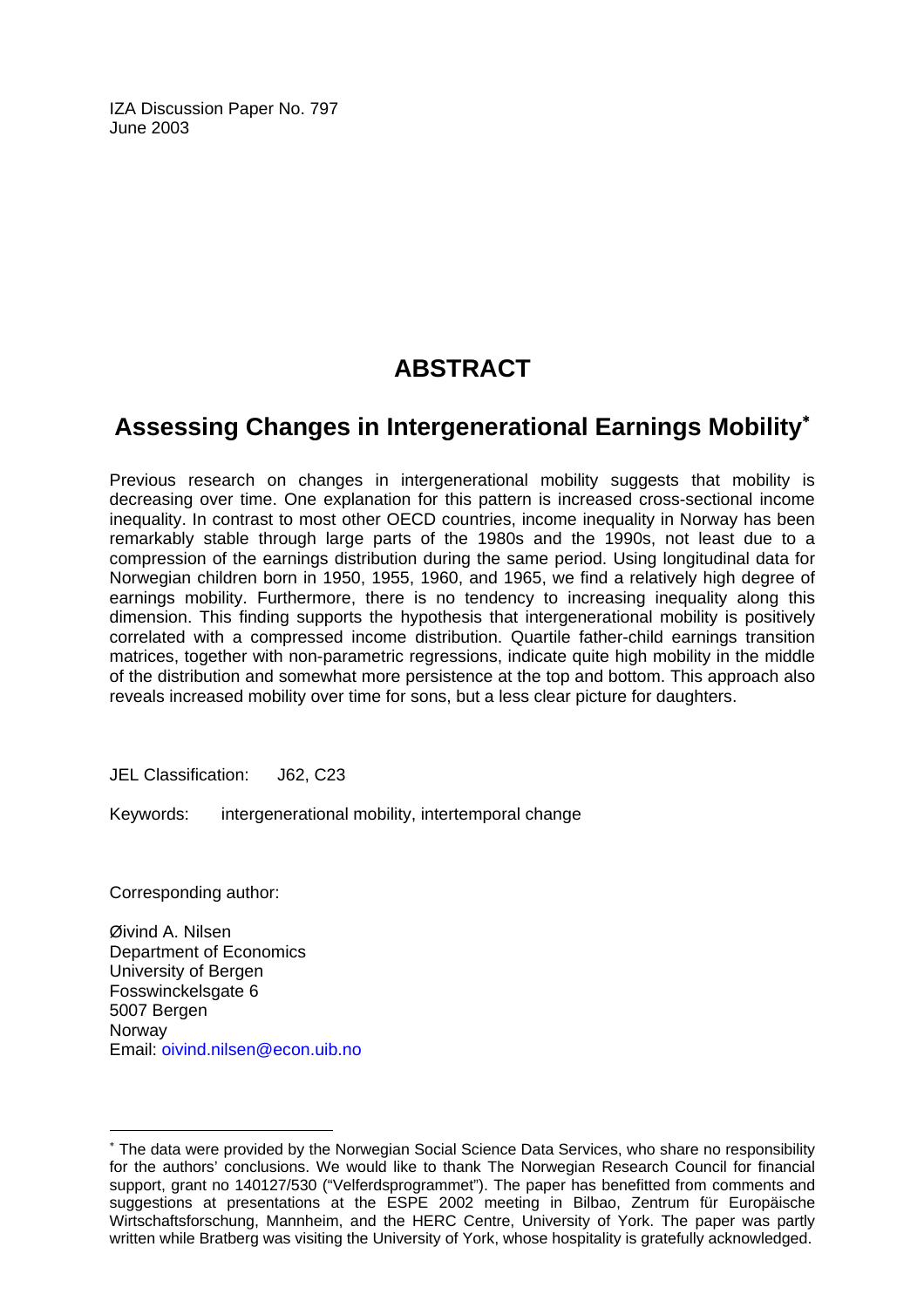#### 1 Introduction

Although it is hard to imagine a society without inequalities, equality of opportunity seems a commonly agreed-upon ideal. Equal opportunities do not necessarily imply an equal income distribution, but do seem less compatible with a society which is immobile in the sense that families remain in the same position in the income distribution year after year and generation after generation. Indeed, one interpretation of the modern welfare state is that it attempts to reduce the importance of family background for an individual's economic failure or success. In particular, there is a concern that parents' poverty might be passed on to their offspring, implying persisting income inequalities at any point in time. Many institutions and regulations, like progressive taxation, subsidies for education, etc., are (partly) motivated by society's attempts to increase intergenerational mobility.

Against this background we have witnessed a growing body of research on intergenerational correlations of social and economic status, see Solon (1999) for a recent review. Of course, the discussion of parental heritage is a broad one, including income and wealth, genetic endowment, cultural values, social skills,  $etc.<sup>1</sup>$ In this paper, however, the focus is on the correlation of earnings across generations. The seminal papers within this branch of the literature are Becker and Tomes (1979, 1986). Based on their theoretical model where utility-maximising families invest part of parents' earning in the human capital of the children, they

<sup>&</sup>lt;sup>1</sup>The closely related sociological literature on the mobility of social classes and reproduction of inequality is vast, even in Norway, and predates much of the research performed by economists, see Ganzeboom et al. (1991) and Björklund and Jäntti (2000).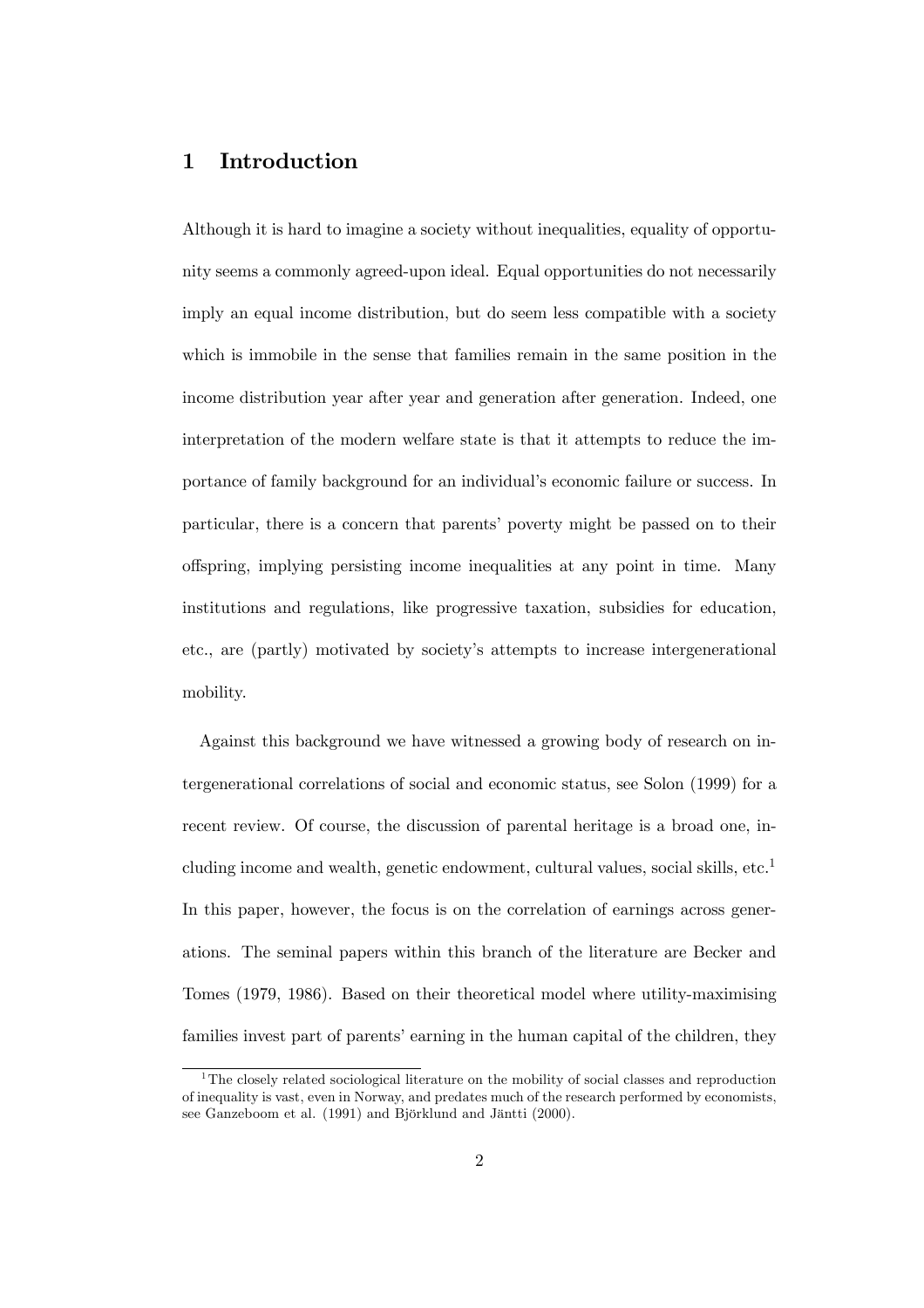performed empirical analyses that concluded with a relatively high degree of mobility. More recent studies, notably Solon (1992) and Zimmerman (1992), have reached other results. By means of improved data it has been possible to replace single-year earnings with long-run income measures, and to avoid the homogeneity of the samples used in many of the early studies. Homogeneity and short-run instead of long-run income both have the same effect: it leads to downward bias in the estimated mobility parameter. Solon  $(1999)$  concludes that "... 0.4 or a bit higher  $[\dots]$  seems a reasonable guess of the intergenerational elasticity in long-run earnings for men in the United States." (p.1784), and this is about twice the magnitude of the elasticity estimated by Becker and Tomes (1986).<sup>2</sup>

Even though most of the literature refers to US longitudinal surveys, several studies based on data from European countries are available. For the UK, Atkinson et al. (1983) and Dearden et al. (1997) are comparable to Solon (1992) in terms of data and methodology. They report intergenerational elasticities between fathers and sons even slightly higher than what is found in the US. Jäntti and Osterbacka (1999) and Österbacka (2001) report an intergenerational elasticity in Finland of about 0.2. Gustafsson (1994), Björklund and Jäntti (1997) and Österberg (2000) report elasticities based on intergenerational data from Sweden. They all find that the elasticity is considerably lower and Sweden therefore seems to be a more mobile society than the US and the UK. Even though Björklund and Jäntti (1997) apply a different estimation method, their conclusion remains unaltered after using the same method in US surveys. The indication of higher

<sup>&</sup>lt;sup>2</sup>Lillard (1998) argues, however, that there is no consensus in the literature, and that the main reason for the diversity is the variation in sample selection rules.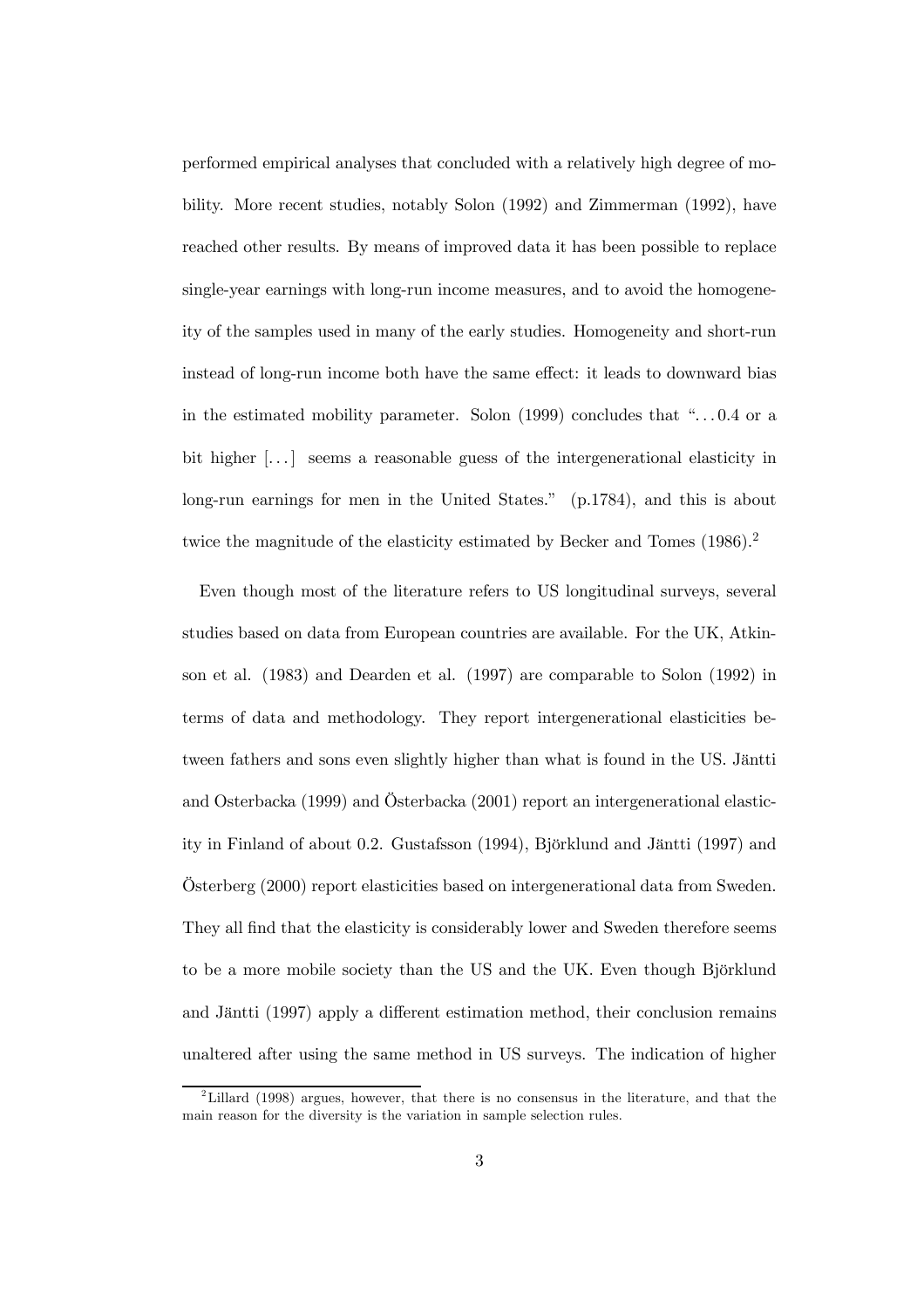mobility is robust or, if anything, even strengthened in Österberg (2000), whose data and method are comparable to Solon (1992).<sup>3</sup>

The cross-sectional income distribution in the US (and, for that matter, the UK) on the one hand and in the Scandinavian countries on the other is strikingly different. Accordingly, several authors have suggested that the relatively low cross-sectional income inequality in Scandinavia is associated with higher intergenerational mobility. As noted by Björklund and Jäntti, the question as to whether equality of opportunity and equality of outcomes are independent of each other can be illuminated by further international comparisons of intergenerational income mobility. For Norway, a country with income inequalities about the same range as in Sweden, low intergenerational elasticities would be a support for the alleged positive correlation between cross-sectional inequality and cross-generational mobility.

There is, however, another way to shed light on this issue. For instance, changes in the cross-sectional income distribution from one period to another should be reflected in changes in the intergenerational mobility during the same period of time. Differences in policy, institutions, etc. from one period to another within one country might be less than across country-differences in the same factors. If so, we should expect less noise in within-country than in across-country analysis.

The assessment of changes in intergenerational mobility is difficult not least due to extremely strong data requirements. Mayer and Lopoo (2001), Chadwick

<sup>&</sup>lt;sup>3</sup>There are no previous studies of intergenerational earnings mobility in Norway. However, Raaum et al. (2001) consider sibling and neighbourhood correlations.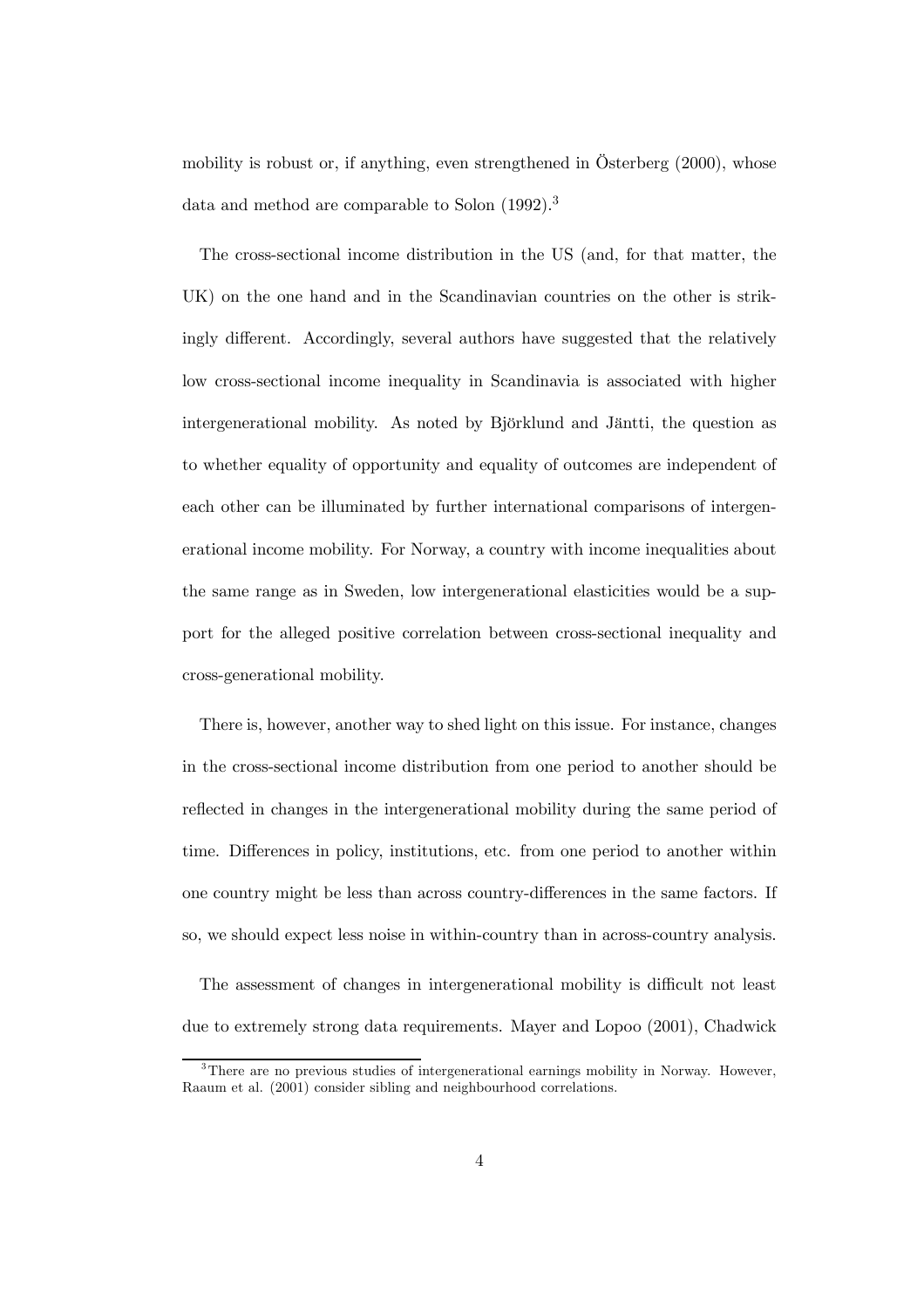(2002), and Blanden et al. (2002) are among the very few studies that address this issue. The former two are based on US data and the latter on data from the UK. Both the US and the UK are examples of countries that have experienced a relatively steep increase in income inequality since the late 1970s. Blanden et al. (2002) find that mobility appears to have fallen when they compare the 1958 with the 1970 birth cohort. Chadwick (2002), investigating the period 1976 to 1996, finds that intergenerational mobility has decreased during this period for daughters, and possibly for sons. Mayer and Lopoo (2001) report the opposite when they compare the 1949-1952 and the 1960-1962 cohorts, but suggest that this might be a consequence of the increased state investment in education over the period in question.

Norway is, as mentioned, a country with small cross-sectional income inequalities compared to other OECD countries, see e.g., Atkinson et al. (1995). Moreover, in the preceding 2-3 decades, when most other comparable countries have been experiencing increased inequality, wage distribution in Norway has been relatively stable, and has even become more compressed at the bottom (Kahn, 1998). Income inequalities also remained quite stable through the part of the 1980s and 1990s when unemployment increased (Aaberge et al (2000)). Armed with data for the 1950, 1955, 1960, and 1965 cohorts and their families, we estimate separately the intergenerational mobility for each cohort. Hence, the cohort comparison constitutes an interesting experiment along two dimensions. On the one hand, we are able to test whether the relatively stable income distribution has a parallel in stable mobility parameters. On the other hand, we can do cross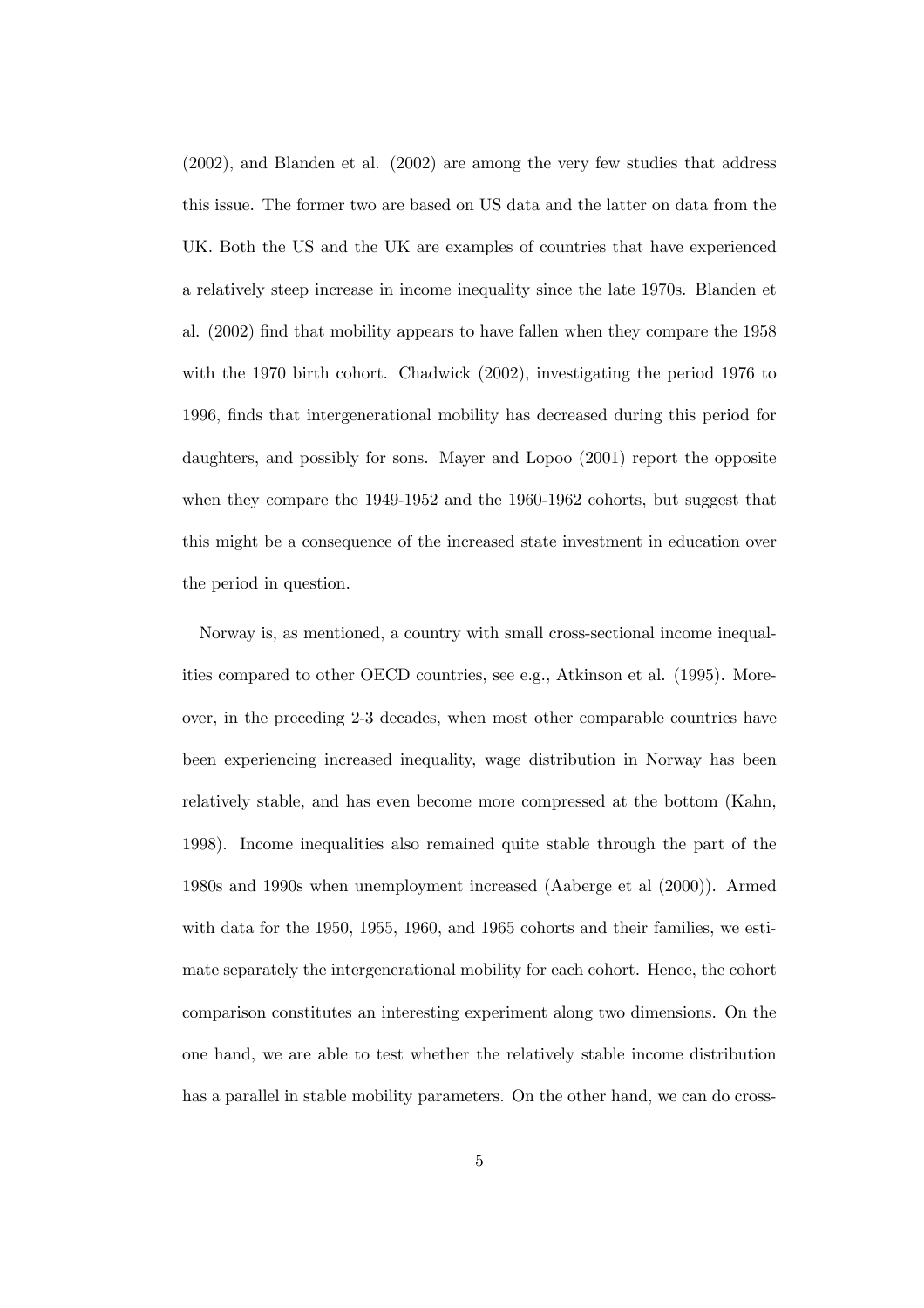country comparisons. For example, to the degree that reduced mobility in the UK is explained by increasing income inequality, we have no reason to expect similar movements in Norway.

The data used in our analysis are based on census data that are linked to public register data on earnings, education, marital status, and migration. The database contains information on the full population of children born every fifth year between 1950 and 1990. Each child may be linked to parents and grandparents. Importantly, our data contain annual gross taxable earnings for the period 1967-1995 for the generations that are linked together. We focus on today's middle-aged: the cohorts born from 1950 to 1965. For the two oldest of these cohorts we are able to track their earnings trajectories at least until the age of 35, and earnings at 30 are available for them all. The problems of homogeneous sample and/or short-term earnings measure do not, therefore apply, neither do the problems of small samples (Mayer and Lopoo, 2001) or different data bases for the different cohorts (Blanden et al., 2002).

#### 2 Estimating earnings correlations

The effect of parents' economic status on the status of a child may be formulated simply as

$$
y_i^c = \alpha + \beta y_i^p + \epsilon_i,\tag{1}
$$

where c and  $p$  denote "child" and "parent", respectively,  $y$  is a measure of "lifetime" or "permanent" income in logs,  $\beta$  is the slope coefficient, and  $\epsilon_i$  is a random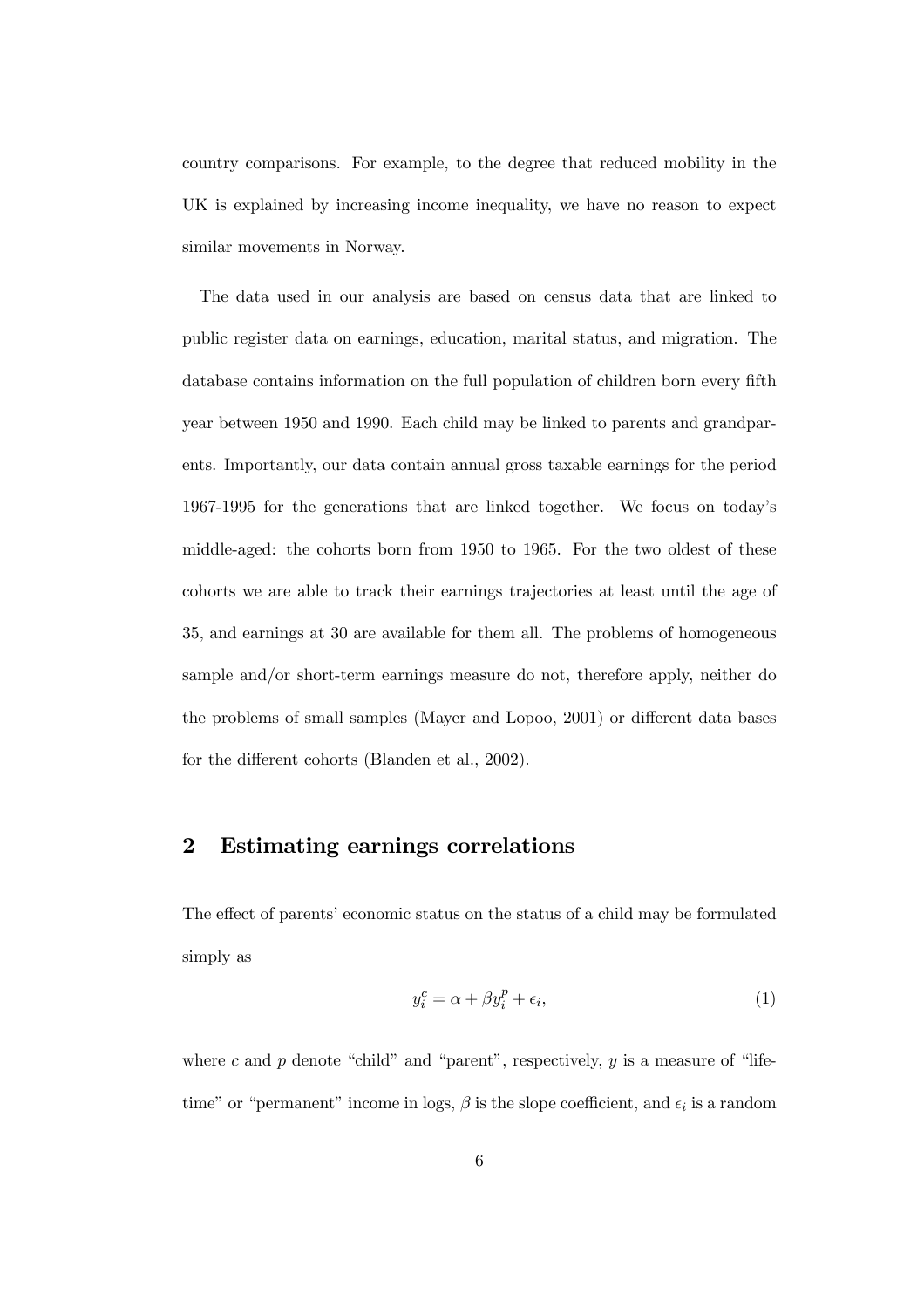error term. This reduced form may be motivated by utility-maximising families investing a part of parents' earnings in the human capital of children, cf. Becker and Tomes (1979, 1986), Solon (1999). The closer to zero  $\beta$  is, the higher is intergenerational mobility. Often the focus is on the parent-child earnings correlation coefficient,  $\rho$ . If  $var(y_i^c) = var(y_i^p)$ ,  $\rho$  equals the OLS estimator of  $\beta$ . Otherwise,  $\rho = \widehat{\beta}^{OLS} \frac{SD(y_i^p)}{SD(y_i^c)}.$ 

Simple as it may be, a major obstacle to estimating equation  $(1)$  is obtaining estimates of permanent income. Typically, only a single or a few observations for each generation is available. This leads to attenuation bias: If one uses period t earnings as a proxy for permanent income, we may write this as  $y_{it}^g = y_i^g + \eta_{it}^g$ ,  $g =$  $c, p$ , where  $\eta_{it}^g$  is a transitory component consisting of observed and unobserved factors. Due to unobservables, inserting  $y_{it}^g$  into (1) and estimating the equation by OLS leads to classical errors in variable problem even after controlling for observables. Thus the estimate of  $\beta$  will be biased towards zero.

We may decompose the relation between observed and permanent status further. Assuming linearity in the parameters, the observed income for generation q in period  $t$  is

$$
y_{it}^g = y_i^g + \gamma_g' x_{it}^g + u_{it}^g,\tag{2}
$$

where  $x_{it}^g$  is a vector of time-varying characteristics,  $\gamma_g$  is a vector of coefficients, and  $u_{it}^g$  is a random term. Typically  $\gamma_g' x_{it}^g$  consists of an age profile. With a long panel available, an estimator of  $y_i^g$  would be a panel fixed effect. Typically that is not feasible due to the limited time-span of the data. Given an estimate of  $\gamma_q$ ,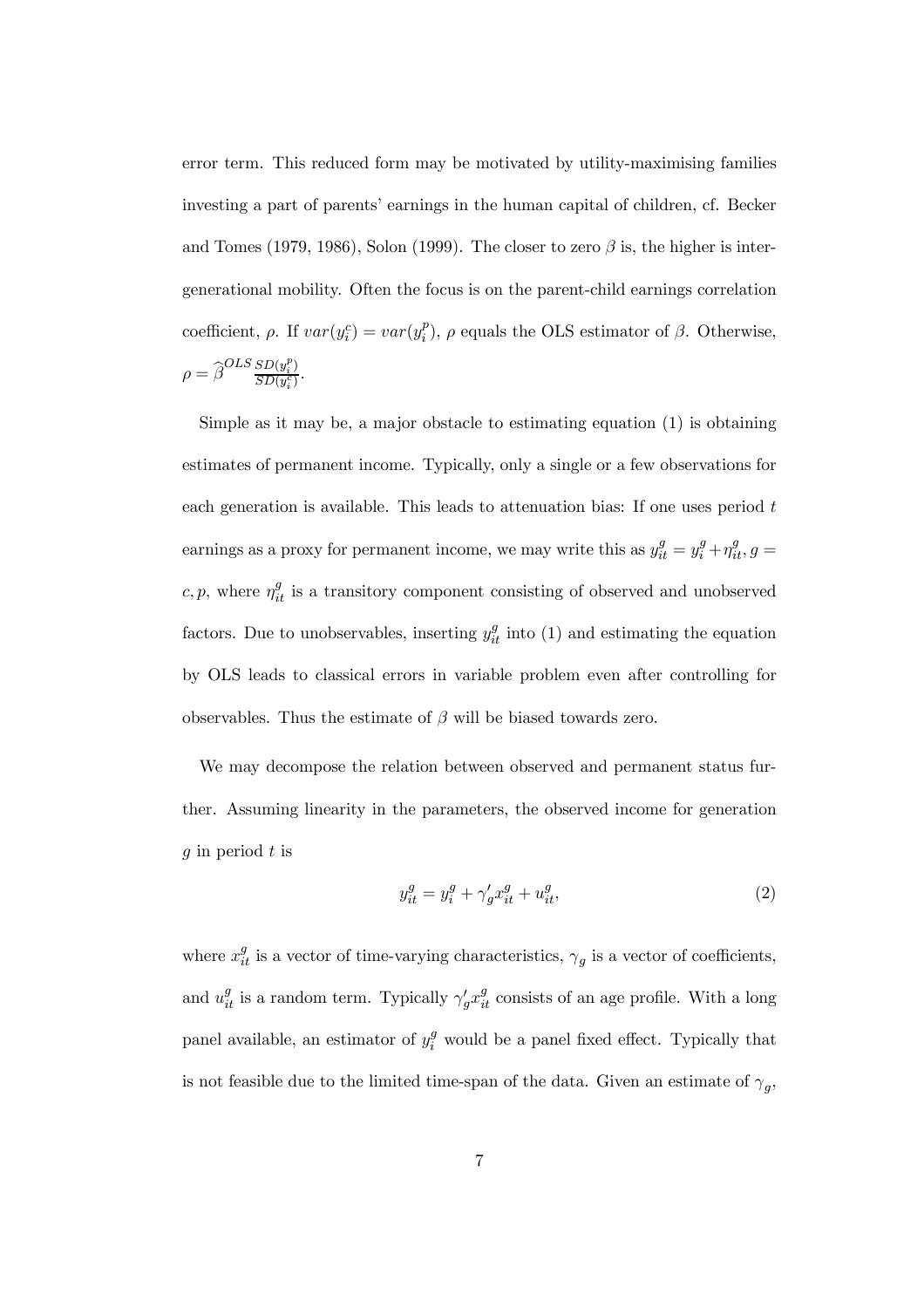however, an available estimator of  $y_i^g$  is the residual from a regression of equation (2),

$$
\widehat{y}_i^{g,R} = y_{it}^g - \widehat{\gamma}_g' x_{it}^g = y_i^g + w_{it}^g,\tag{3}
$$

where  $w_{it}^g = (\gamma_g - \widehat{\gamma}_g)' x_{it}^g + u_{it}^g$  is an error and we let the superscript R denote "residual". If we allow that  $\hat{\gamma}_p \neq \hat{\gamma}_c$ , it is unnecessary to estimate the model in the two steps suggested by (3). Instead one could solve the two equations given by (2) for  $y_i^g$ ,  $g = c, p$ , and substitute these into (1), to obtain the estimable equation

$$
y_{it}^c = \alpha + \beta y_{it}^p + \gamma_c' x_{it}^c - \beta \gamma_p' x_{it}^p + u_{it}^c - \beta u_{it}^p + \epsilon_i.
$$
 (4)

Using the residual estimator in (1) still gives a downwards bias due to errors in variables. It is straightforward to show that if  $w_{it}^g$  and  $y_i^g$  are uncorrelated, the probability limit of this estimator is  $\beta \frac{var(y^p)}{var(y^p)+var(w^p)}$ . However, the bias may be reduced by averaging values of  $y_{it}^g$  and  $x_{it}^g$  for several years. If  $w_{it}^p$  is white noise, a T-period average is biased by a factor

$$
\frac{var(y^p)}{var(y^p) + \frac{var(w^p)}{T}} > \frac{var(y^p)}{var(y^p) + var(w^p)}.
$$

If the white noise assumption does not hold, the expression is more complicated, cf. Zimmerman (1992) for details. Alternatively, one may use instruments for parental income. If the instruments also belong in a structural equation for children's income and have positive effects, the IV estimator is biased upwards, cf. Solon (1992), Zimmerman (1992). In that case, OLS and IV estimates represent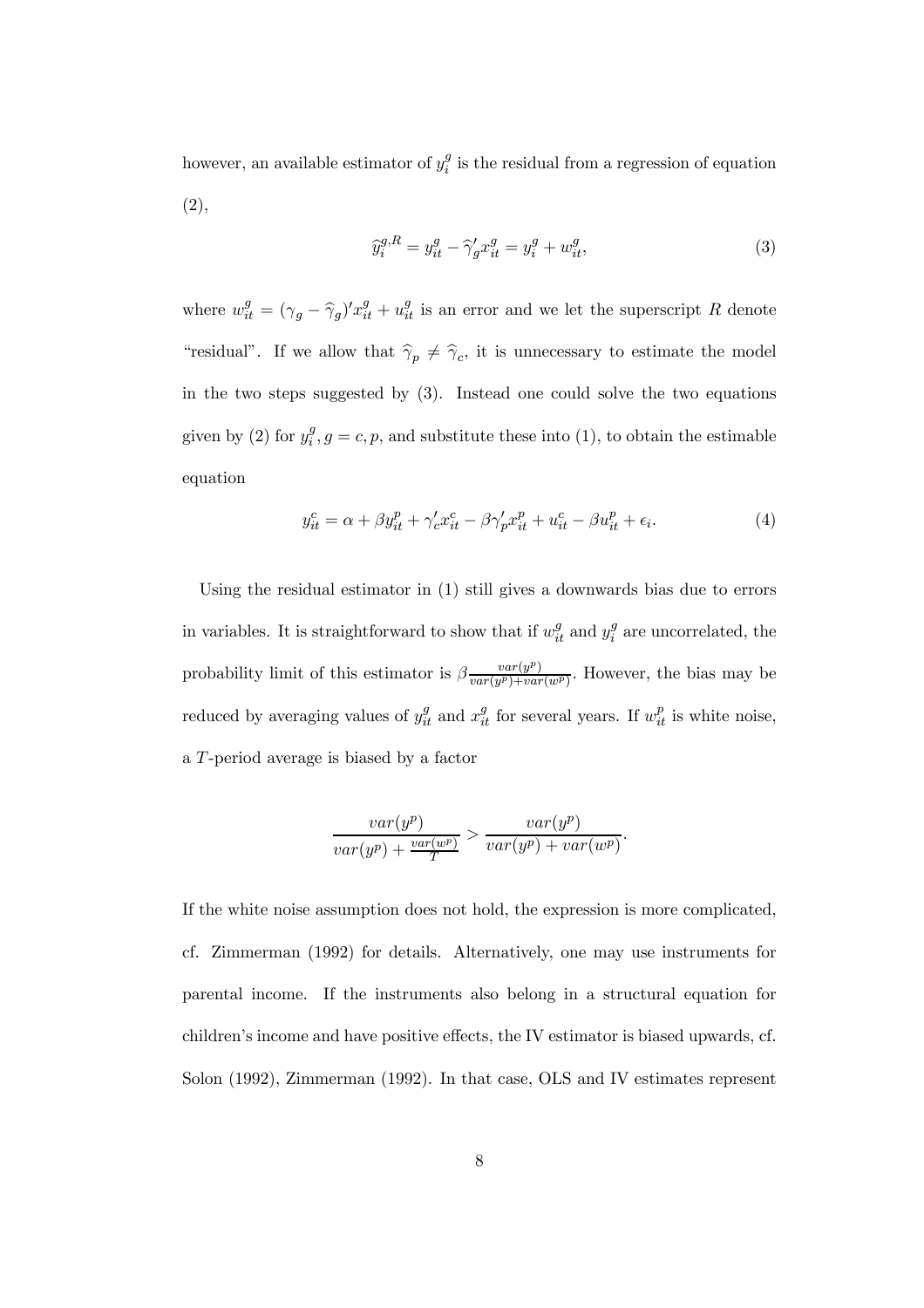lower and upper bounds of  $\beta$ , respectively.

An alternative to the regression approach described above is to compute parentchild quantile transition matrices instead of estimating  $\beta$  or  $\rho$ . One simply divides the income distributions of children and parents into q percentiles and compute transition matrices for the fraction of children that belong to each percentile  $j$ , given that the parent belongs to percentile k for all  $(k, j)$  pairs. In a perfectly mobile society the fraction in each cell will be  $\frac{1}{q}$ , whereas in a perfectly immobile society, all the diagonal elements will be 1 with 0s elsewhere. In this paper we follow most of the received literature and report quartile transition matrices. An advantage of this method is that it provides insights into which parts of the income distribution the intergenerational mobility, or lack of such, is largest. The issues related to measurement problems discussed above clearly relate to the income measures used in transition matrices, too, and one should use as good a measure of permanent income as available for both generations.

#### 3 Data and sample

The data in this study are extracted from the Norwegian Database of Generations (DBG), which contains information from several public registers, merged by Statistics Norway. This database includes the full cohorts born every fifth year in the period from 1950 to 1990, merged with data on their parents and grandparents. Thus the observational unit is at the individual level (the child). For each generation there is information about family characteristics, education and variables describing the labor market attachment of the individuals, together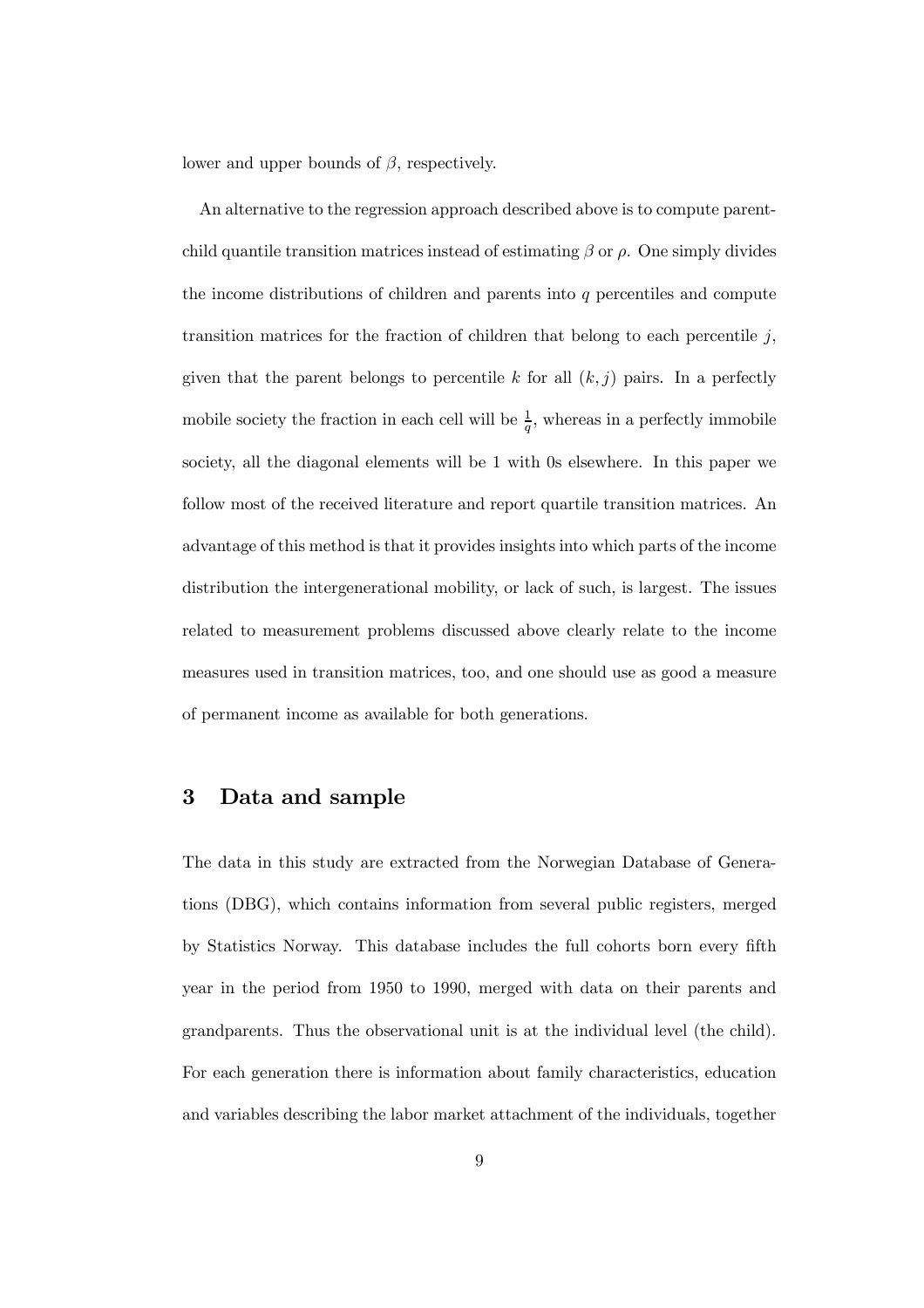with information about income. The data sources are:

- Censuses 1960-90 (10-yearly), with information such as family type, housing type, area of residence, parents' year of birth, occupation, education and labour market participation. There is also some information on grandparents.
- Income registers (based on tax reports) with yearly earnings from 1967 to 1995 for parents and children.
- Other public registers that provide information on childbirths, migration, and changes in marital status and education, for children as well as their parents. These are recorded in the database as monthly events.

Our sample consists of the four cohorts born from 1950 to 1965. The main focus will be on the 1950 and 1960 cohorts, whose 10-year spacing is comparable to the research by Blanden et al. (2002), and who also have a reasonable range of adult earnings available (until the age of 35 for the 1960 cohort).

We have limited our study to individuals whose father was younger than 40 when the child was born. That is because our earnings series starts in 1967, when someone born in 1910 was 57 years old. We use parents' earnings until the age of 65, when retirement becomes significant. (The official retirement age is 67, but many wage earners have the opportunity to retire at 65.) We also exclude individuals with missing information on certain variables that are potential instruments: fathers' education, area of residence, housing type, and house ownership. Census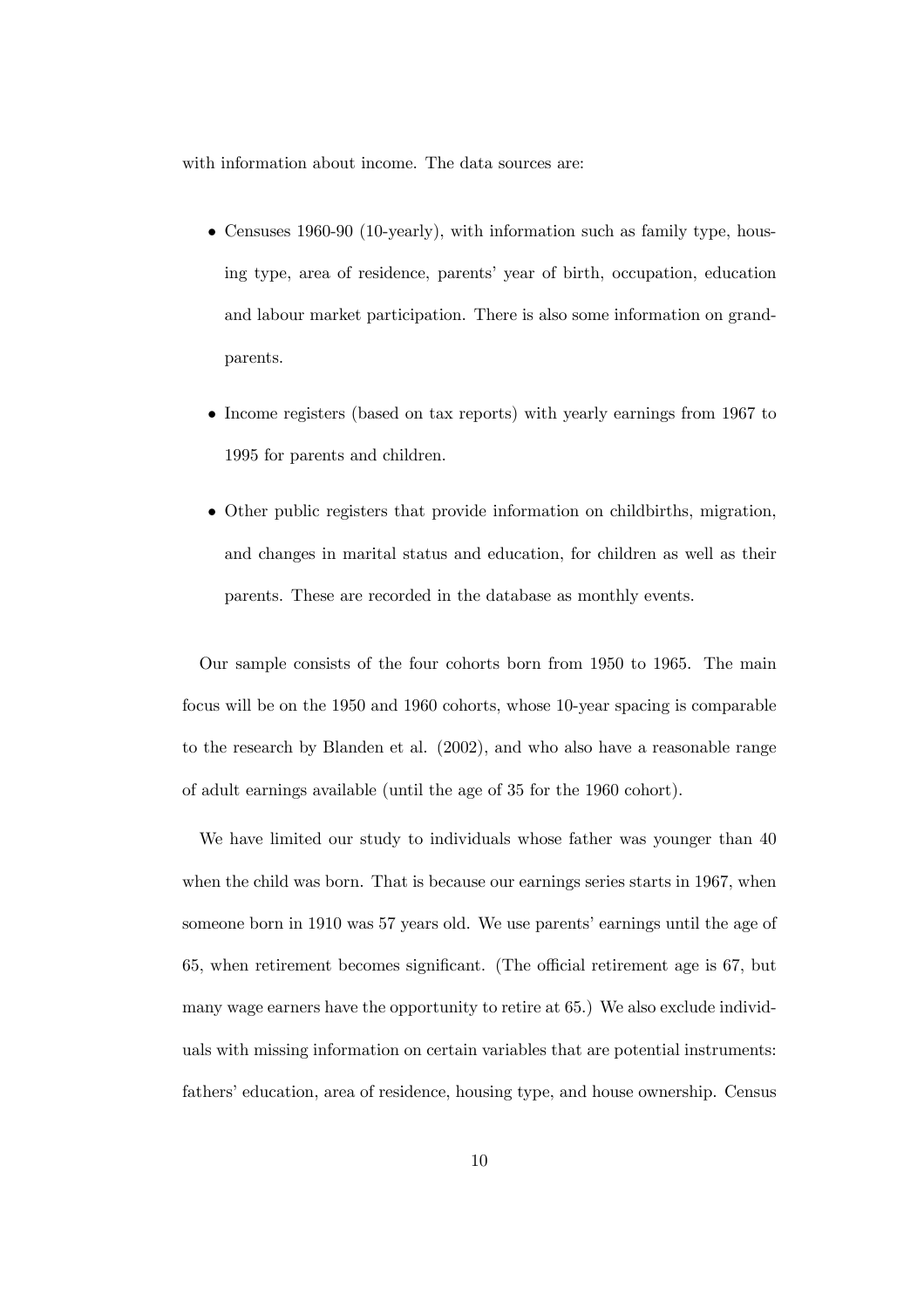data is taken from the 1960 censuses for the fathers of the 1950 and 1955 cohorts, and from 1970 for the 1960 and 1965 cohorts.

The following (log) earnings measures are used for sons and daughters: Averages 1980-84 for the 1950-cohort and 1990-94, along with earnings at age 29 and 30 for all cohorts except those born in 1955, whose 1985 earnings are not used. This exclusion is due to information from the data providers that the earnings data from 1985 are of low quality. Moreover, inspection of the earnings data from 1986 and 1987 has given rise to suspicion of problems also for these years, and have been excluded from the analysis, too. The years 1970 and 1971 have turned out to contain an excessive number of zero earnings.<sup>4</sup> We therefore exclude those years in the analysis to be reported. In all averages, years with zero earnings are excluded, but we do not exclude individuals without a complete series. E.g., if one out of three years is zero when computing the three-year average, we use the average of (the log of) the two remaining years. This is in line with previous research using similar data, e.g. Österberg  $(2000)^5$ 

#### (Table 1 about here)

Table 1 shows descriptive statistics for sons and daughters, respectively, along with their fathers.<sup>6</sup> There are fewer observations for the 1950-cohort than for the younger ones. Moreover, there are only half as many daughters as sons in this

<sup>4</sup>The data coding makes it impossible to distinguish true zeroes from missing income information.

<sup>&</sup>lt;sup>5</sup>We have checked the sensitivity of the results to conditioning on complete series of years with positive income in the averages.

 ${}^{6}$ The sample sizes are defined by 1. non-missing information on the background information mentioned in the text, 2. at least one year of non-zero earnings for the relevant three years for fathers, 3. non-zero earnings either at age 29 or 30 for children. In some of the regressions the sample sizes will be slightly larger due to using longer averages.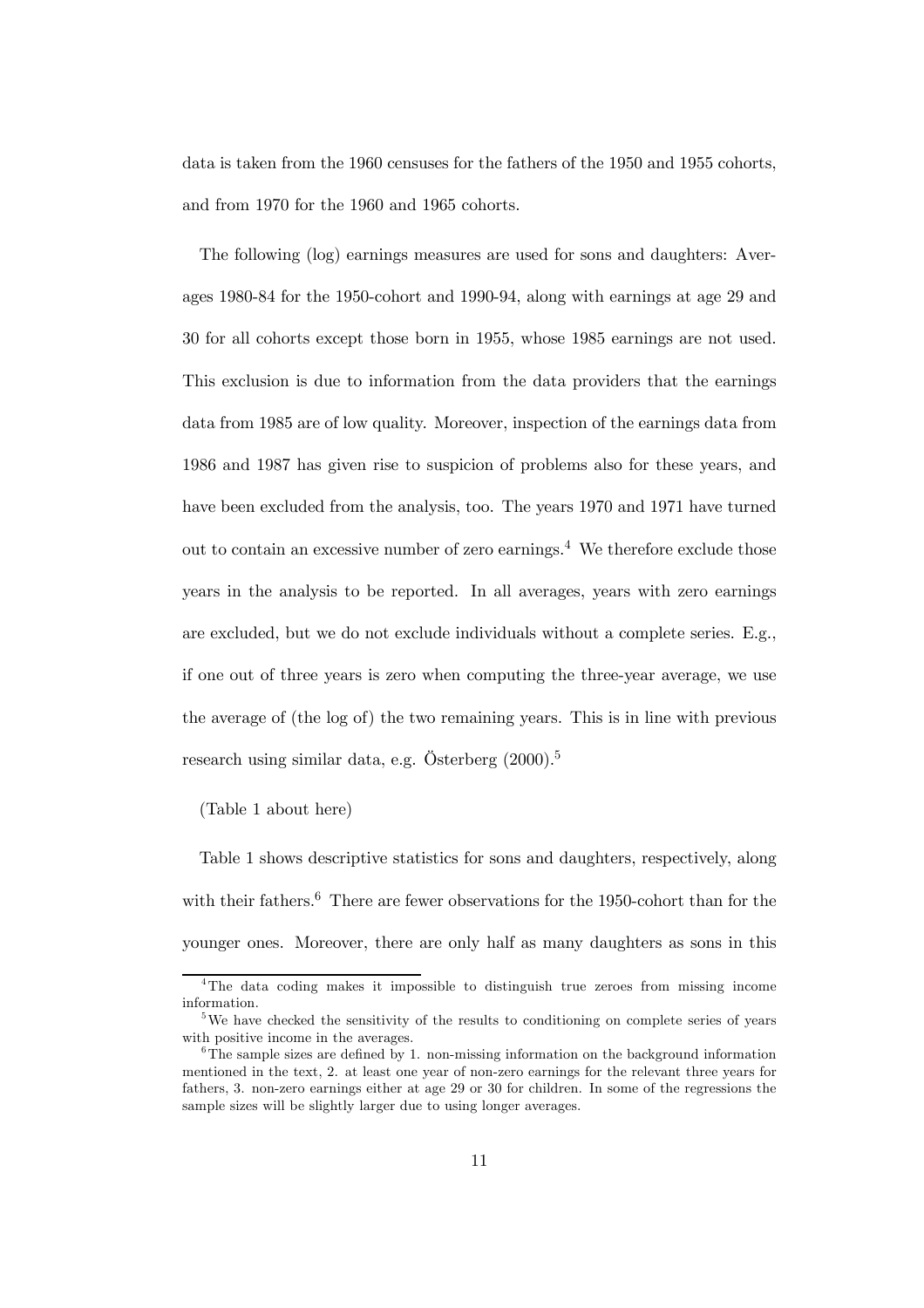cohort. This is related to the way the data were constructed: the initial linking of children to parents is based on the 1970 census, identifying the parents of children who were still living with their parents at that time. Obviously the tendency to leave the parental home before the age of 20 was larger for young women than men in 1970. Neither can we exclude the possibility that young women undertaking education are over-represented in the 1950 sample. These problems are discussed in the analysis. As to the statistics, we note that the average age of fathers of 17-year-olds has decreased by about two years from the 1950 to the 1965 cohort, whereas the mean and variance of earnings have increased, as has the educational level. For the younger generation, the education level also has increased, and in the 1960 cohort more than 90 per cent have education above primary school level.

#### 4 Results and discussion

The analysis proceeds as follows. First we compare son-father correlations for the 1950 and 1960 cohorts, where five-year averages of sons' earnings (age 30-34) are available. Regressions of earnings at ages 29 and 30 are then carried out for all the cohorts (except age 30 for the 1955-cohort), and the results are interpreted in the light of the results where longer averages for the sons are available. The same analyses are then performed for daughters and fathers. Quartile transition matrices are then reported for the 1950 and 1960-cohorts. Finally, to address potential nonlinearity in the transmission coefficients, we perform non-parametric regressions of children's earnings on fathers' earnings. In all the regressions, fathers' earnings are adjusted by a quadratic age profile, i.e. in equation (2),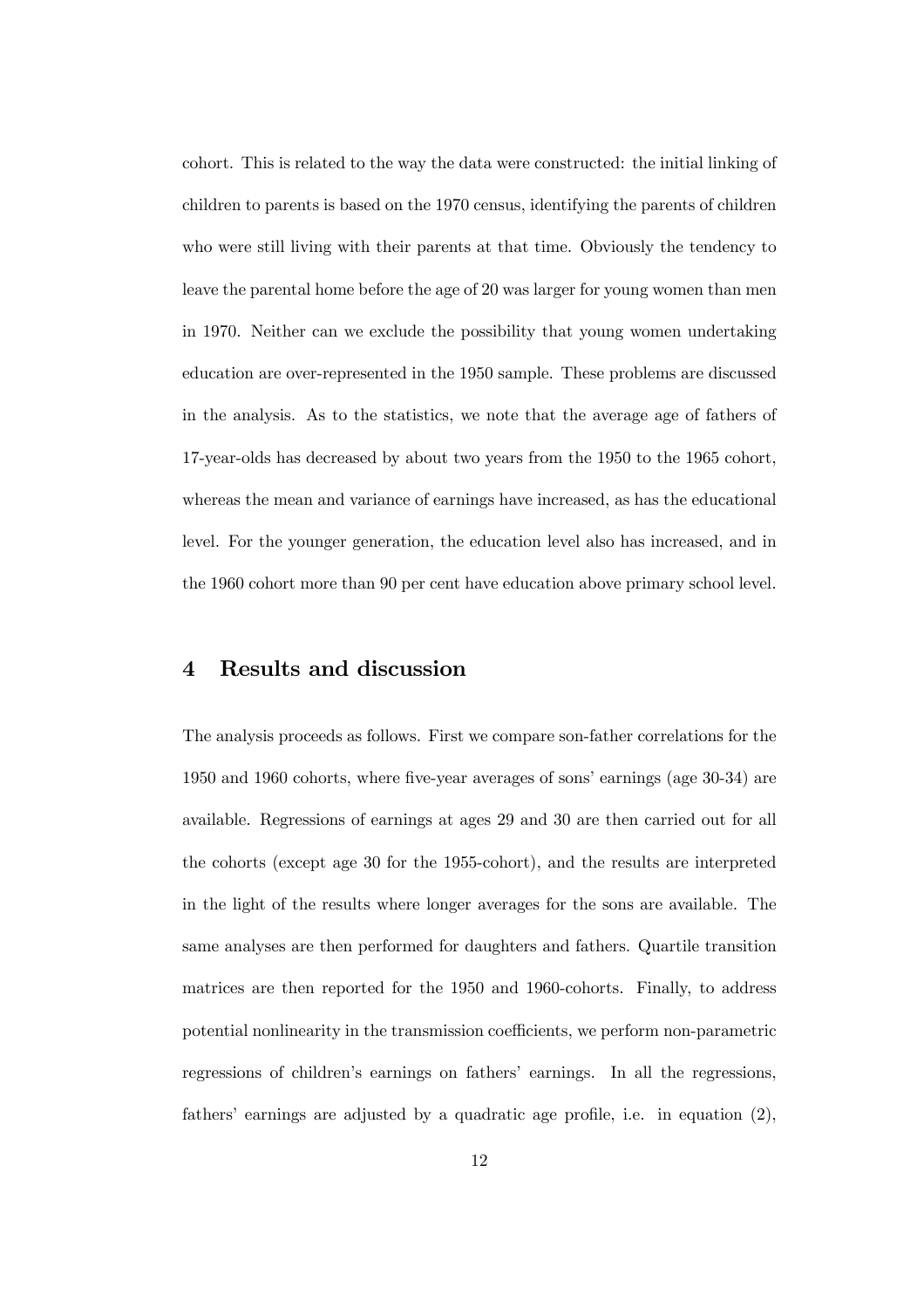$x_{it}^f = (age_{it}^f, (age_{it}^f)^2)$ . As there can be no age variation within each cohort of sons or daughters, their earnings are unadjusted.

(Table 2 about here.)

Table 2 serves a dual purpose: it compares the 1950 and 1960 cohorts, and it addresses the measurement issue discussed in Section 2 by comparing results using a three-year average of fathers' earnings results using single years and twoyear averages. Sons' earnings are averages 1980-84 and 1990-94, respectively. We report regression coefficients ( $\beta$ ), as well as correlations ( $\rho$ ). For the 1950 cohort, we find that for single-year measures of fathers' earnings, the regression coefficients are quite sensitive to which year is chosen, but the correlations are more stable. For the three-year average 1967-69, we find that  $\beta = 0.165$  and  $\rho = 0.145$ . In the 1960 cohort there is less variation in the results. Using the three-year average,  $\beta = 0.123$  and  $\rho = 0.109$ .<sup>7</sup> Thus the association between fathers' and sons' earnings appears to have been reduced, i.e. intergenenerational mobility has increased.

(Table 3 about here)

In Table 3 we investigate further the revealed pattern of increasing intergenerational mobility, found in Table 2, by regressing sons' earnings at age 29 and 30 on three-year averages of fathers' earnings.<sup>8</sup> It is reasonable to expect that

<sup>7</sup>As noted in Section 3, there are excessive number of missing in 1970 and 1971, and we have therefore abstained from using averages involving those years. Regressions on these years deviated from those reported here by being much smaller. On the other hand, regressions for the 1960-cohort involving 1980 and 1981 were quite similar to those in the fourth column of Table 3, and a five-year average gave almost identical results to the three-year average.

<sup>&</sup>lt;sup>8</sup>As noted before, we only report age-29 results for the 1955 cohort because of unreliable 1985 earnings data.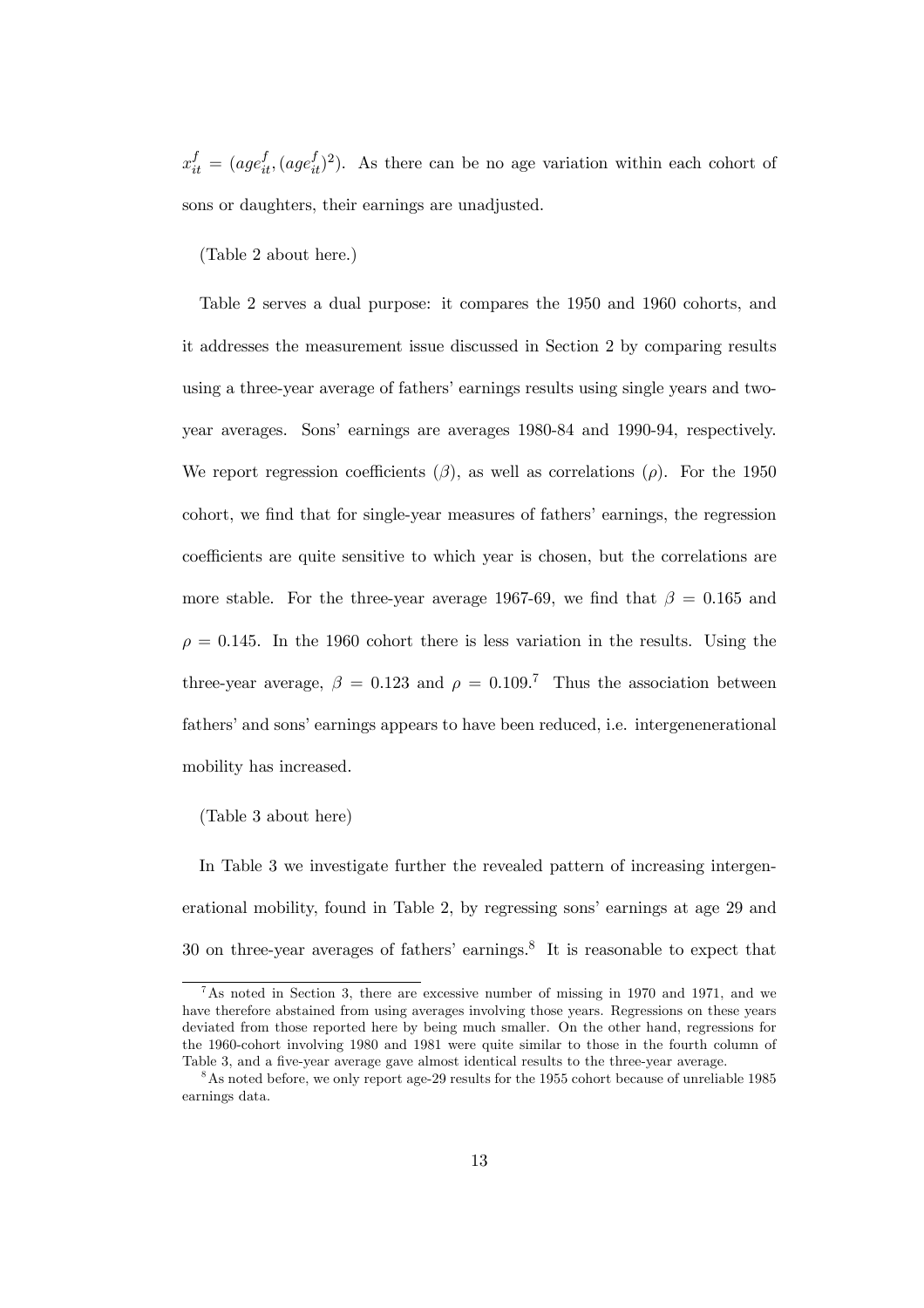a trend in the single-year correlations would carry over to the 30-34-correlation. Moreover, Mayer and Lopoo (2001) and Blanden et al. (2002) in their similar comparisons also use earnings at about 30 (respectively 30, and 30 for the older and 33 for the younger cohort). For sons, we find a reduction in  $\beta$  as well as  $\rho$  at both ages. For a 30-year-old in 1980, the elasticity was 0.100 and the correlation 0.096, reduced to 0.068 and 0.075 for a young man at the same age in 1995. Thus the trend apparent in Table 2 is verified in Table 3, and it seems reasonable to claim that the earnings correlation between young men and their fathers has actually decreased from the early eighties to the mid-nineties.

(Table 4 and 5 about here)

Tables 4 and 5 report results according to tables 2 and 3 for women and their fathers. The sample selection problems discussed in the previous section may cast doubts on the results for the 1950 cohort. With this qualification in mind, in column three of Table 4 we observe a quite high elasticity  $(0.222)$  for the regression on the three-year average 1967-69, but a moderate correlation coefficient of 0.091. The difference between the two measures, not found for sons, reflects the large variance in daughters' earnings. If some selection actually is on education, again indicating that the fathers invest in daughters' human capital to a larger degree, we would expect an upward bias in the association between daughters' and fathers' earnings. This notion is consistent with a regression coefficient that seems too high compared to sons, as well as the received literature, which quite unambiguously finds lower associations between daughters and fathers than sons and fathers. Turning to the 1960 cohort, we find  $\beta = 0.137$  and  $\rho = 0.087$  using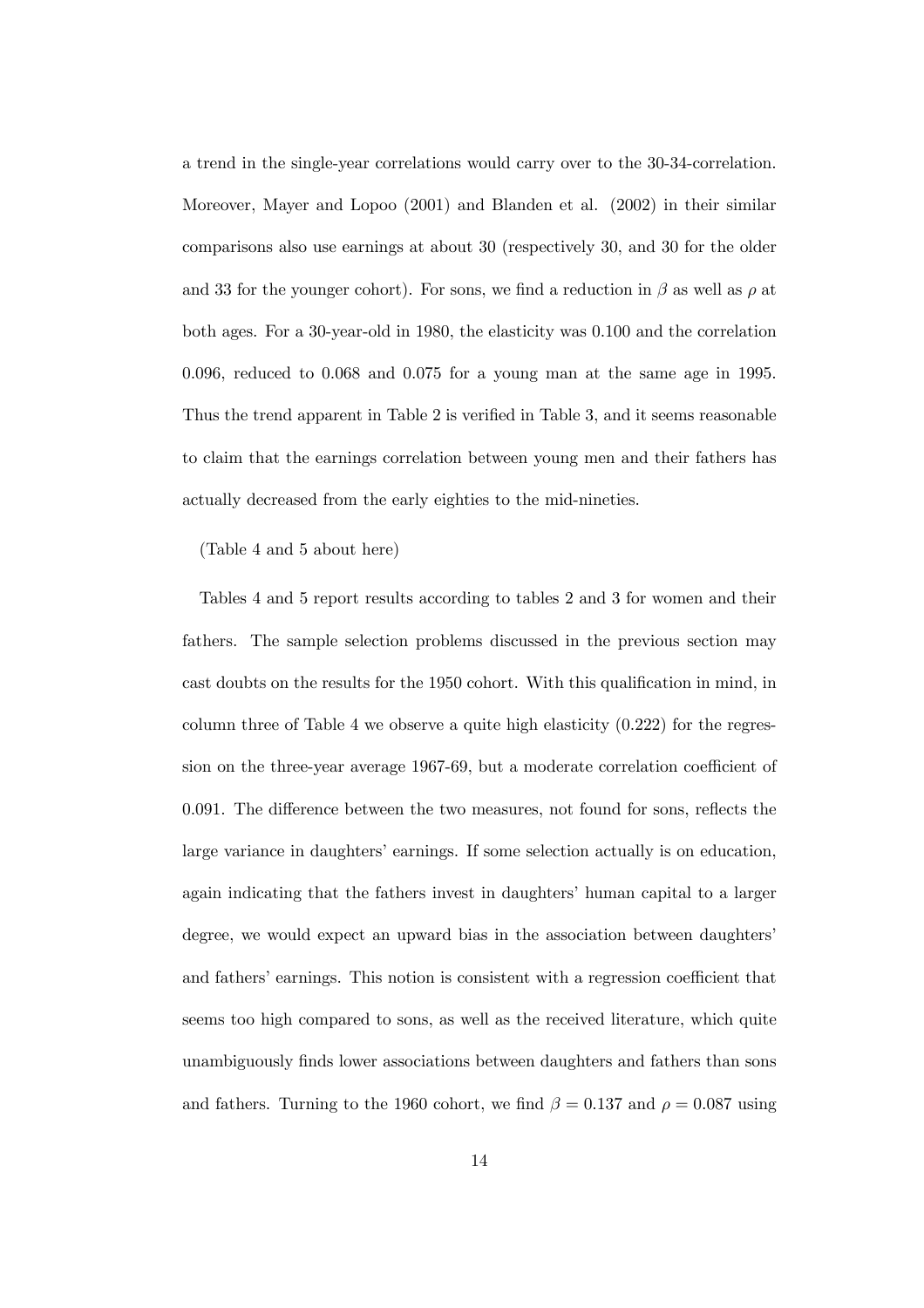the three-year average for fathers' earnings. A conservative judgement is that earnings mobility for women has not decreased from the 1950 to the 1960 cohort. Turning to Table 5, this seems to warrant a conclusion that there is actually a trend towards an even smaller daughter-father earnings association: for 29-yearolds,  $\rho$  has decreased from 0.083 for the 1955-cohort to 0.054 for the 1965-cohort, and  $\beta$  from 0.147 to 0.065. The numbers at age 30 are not available for the 1955 cohort, but for the 1960 and 1965 cohorts they are almost identical.

In addition to the reported results, we have estimated several instrumental variable (IV) regressions on single year earnings. As noted in Section 2, IV may reduce the bias from using single (or a few) years earnings to measure permanent earnings, but may also be biased upwards. We have used as instruments groups of dummy variables indicating fathers' educational level, housing type, house ownership and whether living in an urban area. However, the IV results are very sensitive to what instruments are included and in some cases give elasticities that seem unrealistically high. Moreover, with very few exceptions the exclusion restrictions are rejected by Sargan tests. We have therefore decided not to report them. On the other hand, when checking the sensitivity of the results to extending fathers' earnings from a three-year to a five-year average (available for the 1960 cohort but not the 1950 cohort), the results were quite similar to those reported.

(Table 6 about here)

Elasticities and correlations as reported above provide nice summary measures of intergenerational mobility but build on the implicit assumption that the mobility is independent of position in the earnings distribution. Therefore, we have also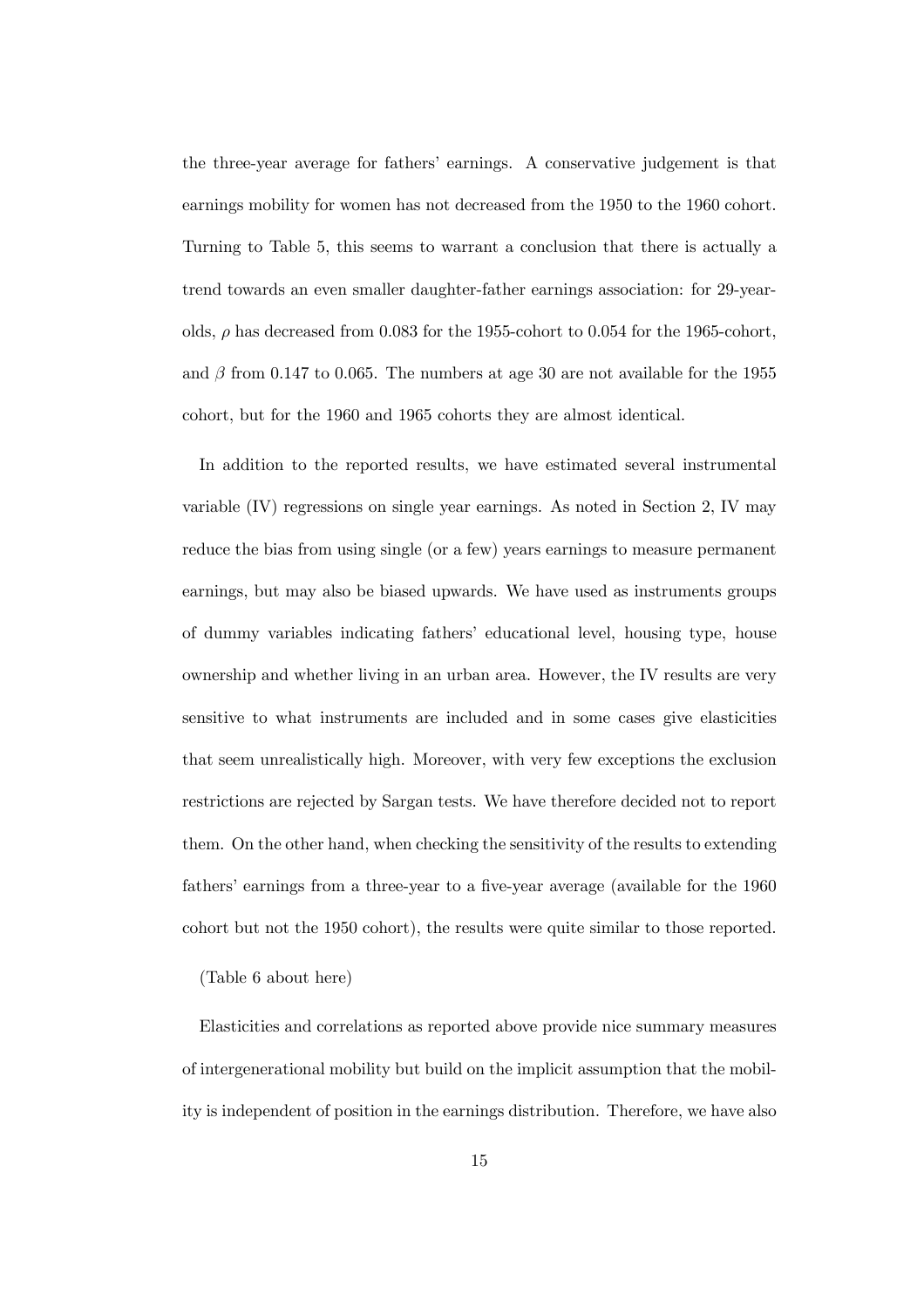computed transition matrices for the 1950 and 1960 cohorts, reported in Table 6. Fathers' earnings are measured by three-year age-adjusted averages, and children's by the average at age 30-34. The following observations are conspicuous: 1: There is a larger tendency to persistence in the upper and lower parts of the earnings distribution. 2: This tendency is larger in the upper than in the lower quartile. 3: The second point is more accentuated for women than for men, i.e. they tend to have larger upward mobility from the bottom quartile. Comparing the cohorts is not straight-forward, as each matrix is made up of 24 elements. The results for the 1950 cohort of women may also be hampered by non-random missing observations. With this caveat, comparisons may be facilitated by using an "immobility index" computed as the sum of the leading diagonal and adjacent cells, following Dearden et al. (1997) and Blanden et al. (2002). "Perfect mobility" implies that the probability in each cell is 0.25 with an index of 2.5, whereas "perfect immobility" would imply an index of 4. Judged by this criterion, mobility has increased for men, with an index reduced from 2.858 to 2.799. The index for women has actually increased, but we are skeptical of the result for the 1950 cohort. However, we also observe that for the 1960 cohort, the immobility index is lower (2.725) for women than for men.

#### (Figure 1-4 about here.)

The lack of symmetry in the transition matrices may raise doubt about the linear restriction imposed on the coefficients in the regression approach. To supplement the regression results hitherto reported, therefore, we have carried out non-parametric regressions of sons' and daughters' earnings on their fathers, for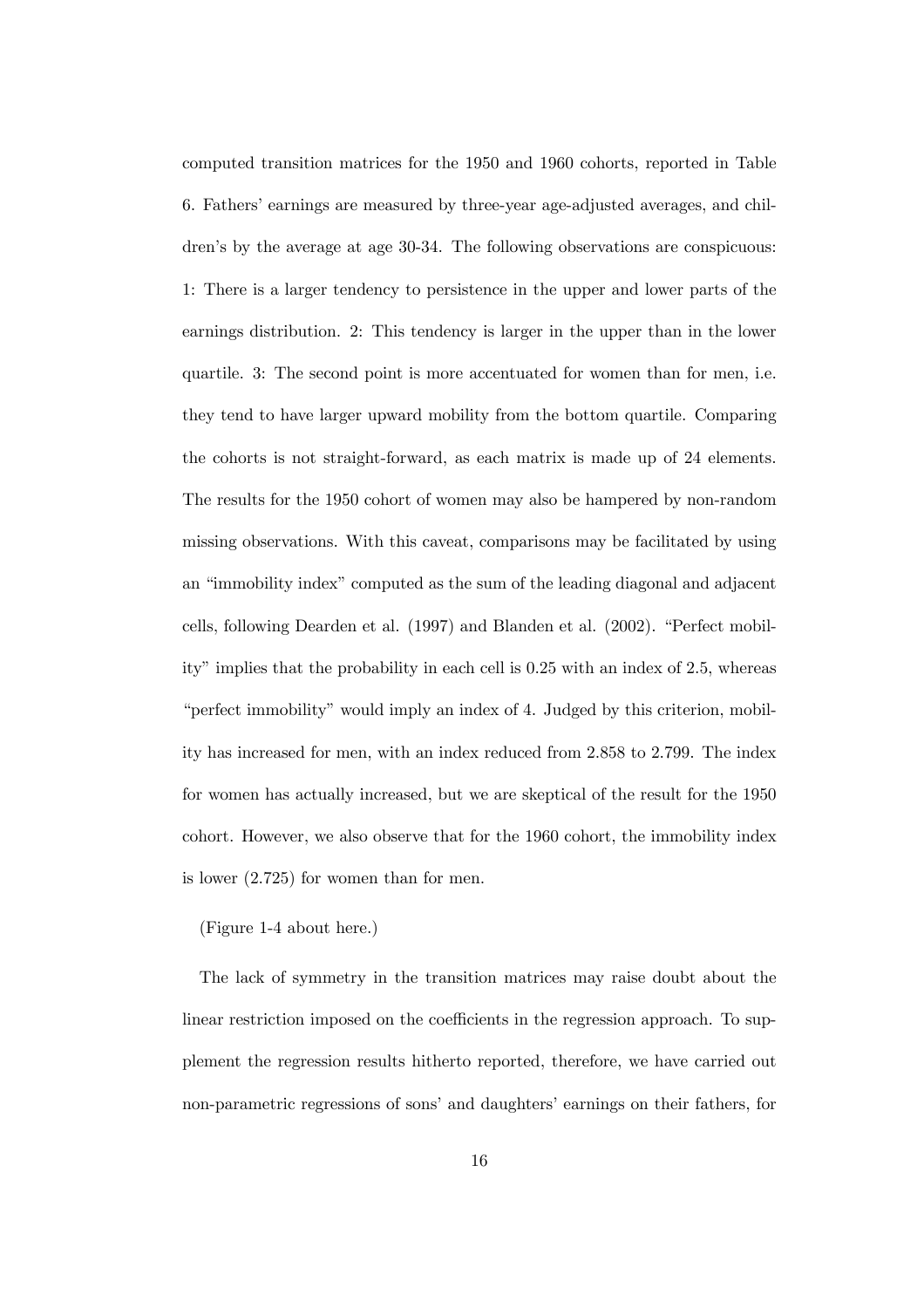the 1950 and 1960-cohorts. The earnings measures still are three-year averages 1967-69 and 1977-79 for fathers, and average at age 30-34 for sons and daughters. We apply the lowess (locally weighted regression) estimator, first suggested by Cleveland  $(1979).<sup>9</sup>$  This estimator essentially draws a smooth curve through a bivariate scatterplot by regressing each observation of the dependent variable on the neighbouring observations of the independent, with weights that are a decreasing function of distance.<sup>10</sup> Figures 1-4 show the results together with the linear prediction, with the vertical lines indicating fathers' 10th, 25th, 50th, 75th, and 90th centiles. It is difficult to compare the cohorts based on these graphs, but a similar picture emerges from them all: children's earnings are U-shaped functions of fathers' earnings, and the pattern seems somewhat more accentuated for women. It deserves mention that the slope (elasticity) is lower in the lower end of the distribution, even though the tendency to remain in the fathers' earnings quartile is larger here than closer to the median. On the other hand, the steeper slope in the other end of the distribution is consistent with the tendency to "stay on top". It must be noted that for the 1950-cohort of sons, the slope flattens at the very top of the distribution. The lesson learned from this exercise, along with the transition matrices, is that even though  $\beta$  (and  $\rho$ ) provide relevant parameters describing the intergenerational earnings correlation, relying on them alone may conceal important characteristics of the dynamic relationship.

<sup>&</sup>lt;sup>9</sup>A similar approach is used by Corak and Heisz (1999).

<sup>&</sup>lt;sup>10</sup>Each  $y_i$  is regressed on the  $\frac{1}{2}kN$  neighbouring values x-values on each side of  $x_i$ , where N is sample size and  $k$  is a smoothing parameter, and each  $x_j$  is weighted by a decreasing function (the tri-cubic) of the distance from  $x_i$ . The predictions  $\hat{y}_i$  are then used to draw a line through  $(\widehat{y}_i, x_i), i = 1, ..., N$ . The larger k is, the larger the degree of smoothing. We used  $k = 0.8$ , but have also experimented with lower values. The software Stata was employed.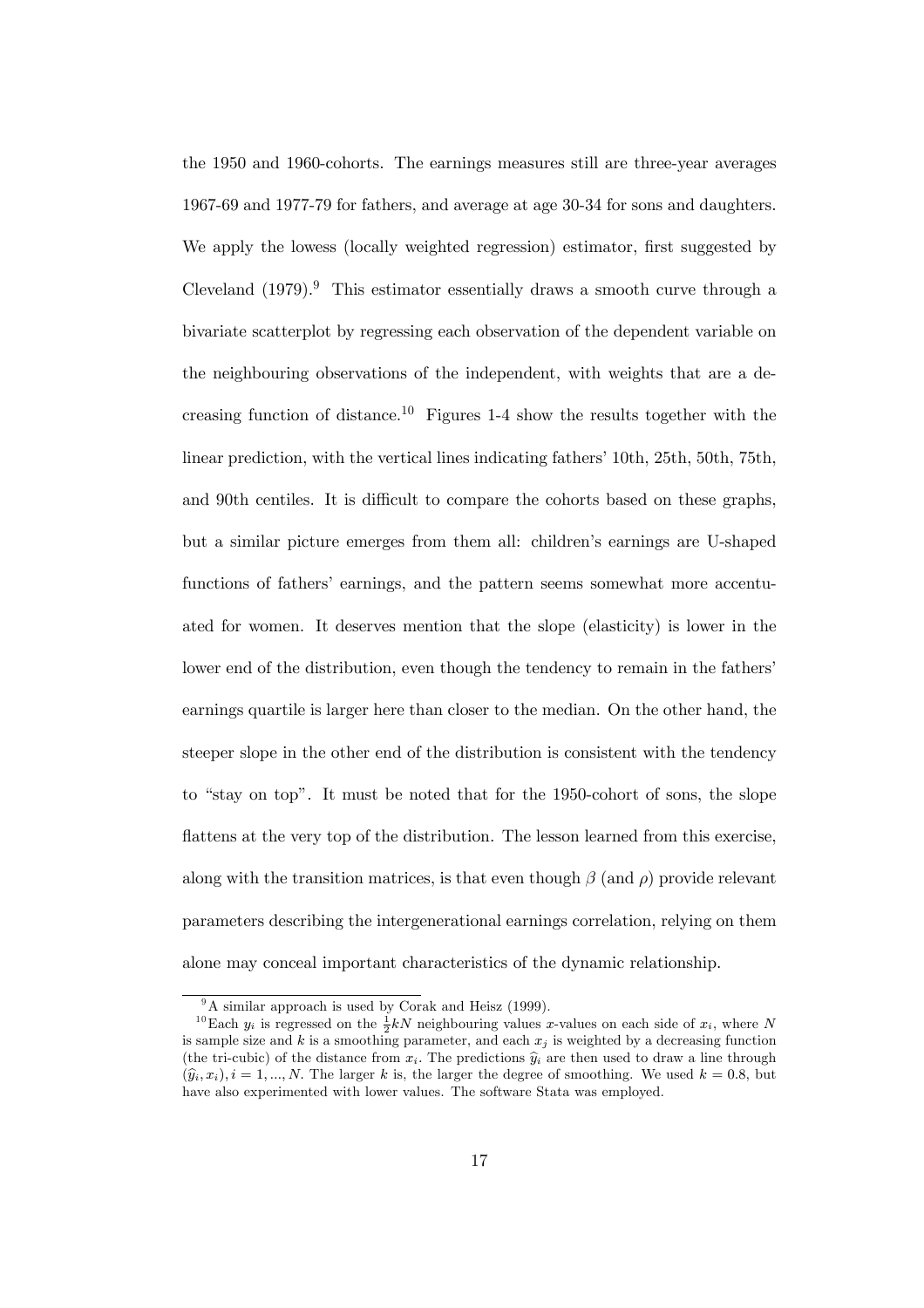We conclude this section with a short comparison of our results with some previous findings. Österberg's (2000) results from Sweden apply similar earnings data, where parents are observed in 1978-80 and children 1990-92. Thus her time window is comparable to the one we use for the 1960 cohort, but the second generation in her sample on average are five years older (37 in 1992). Her estimates of  $\rho$ , 0.114 for sons and 0.069 for daughters are quite similar to those found in our tables 2 and 4. For Finland, Österbacka (2001) find somewhat higher correlations, 0.156 and 0.121 for sons and daughters, respectively. However, the young generation in her sample is born between 1950 and 1960, with earnings measured in 1985, 1990, and 1995, so we must take into consideration that her sample is on average older.

As regards other assessments of changes over time, it is notable that our results differ from those of Blanden et al. (2002) in the UK and Chadwick (2002) in the US in that they find an opposite tendency: intergenerational mobility seems to have decreased. Even though there are some differences in the age and income measures of children and parents, that is hardly enough to explain the reverse tendency. Rather, it seems likely that the diverging results are due to differences in the countries' cross-sectional income inequalities. Blanden et al. and Chadwick both explain the decreasing mobility across cohorts with the increase in the intragenerational inequalities in the respective countries. Our findings suggest, in accordance with the UK and US results, that the compression of the earnings distribution in Norway is associated with increasing generational mobility.

In contrast to Chadwick, Mayer and Lopoo (2001) report increasing income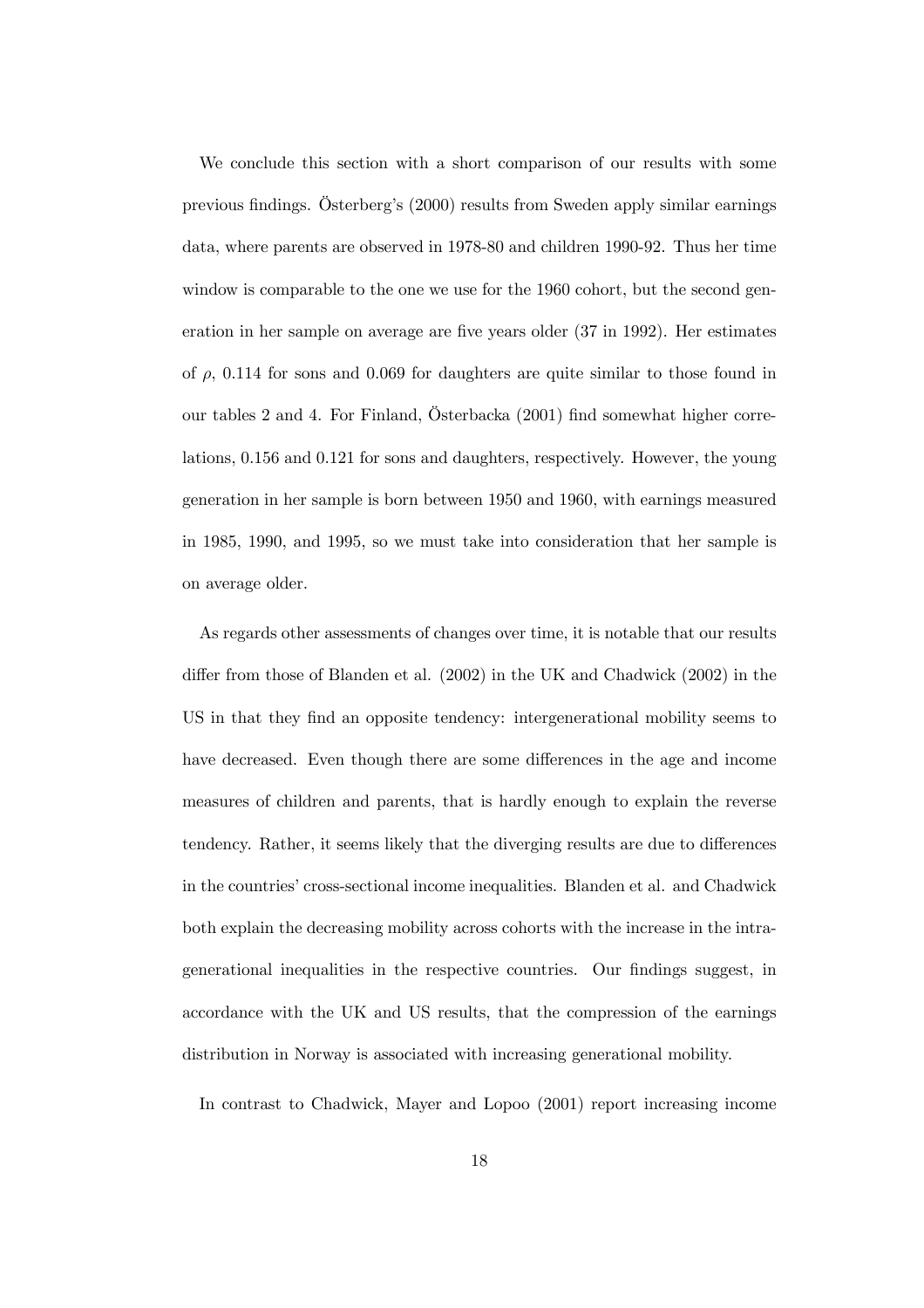mobility for the US, and suggest that this might be a consequence of increased state investment in education. The large expansion in educational achievement during the previous 2-3 decades is, however, common to the UK and Norway. But as noted by Blanden et al., this development is not necessarily associated with increasing mobility. If children from lower income families were relatively more benefited by the expansion than rich ones, then the mobility would rise. According to Mayer and Lopoo, this is what has been taking place in the US. In the UK, on the other hand, Blanden et al. argue that the educational upgrading of the population for the most part occurred for people from richer parents, and that this fact has reinforced the decrease in mobility generated by increasing income inequalities.

As for Norway, the increased educational attainment has, to a large extent, been a result of several school reforms, where a central aim has been to enhance equality of opportunity along the socioeconomic dimension. Aakvik et al. (2002) provide empirical evidence that there has been a particularly steep increase in attainment among the disadvantaged groups that were the main target of the educational reforms. The younger the cohorts in our sample, the more they have benefited from the reforms. Although evidence is modest, the alleged re-distributive changes in the Norwegian educational system lend support to the tendency of increasing income mobility across generations. The framework and the data in the present paper do not allow a decomposition of increased educational attainment and compression of the income distribution as sources to increased generational mobility. This is, however, on the agenda for future research.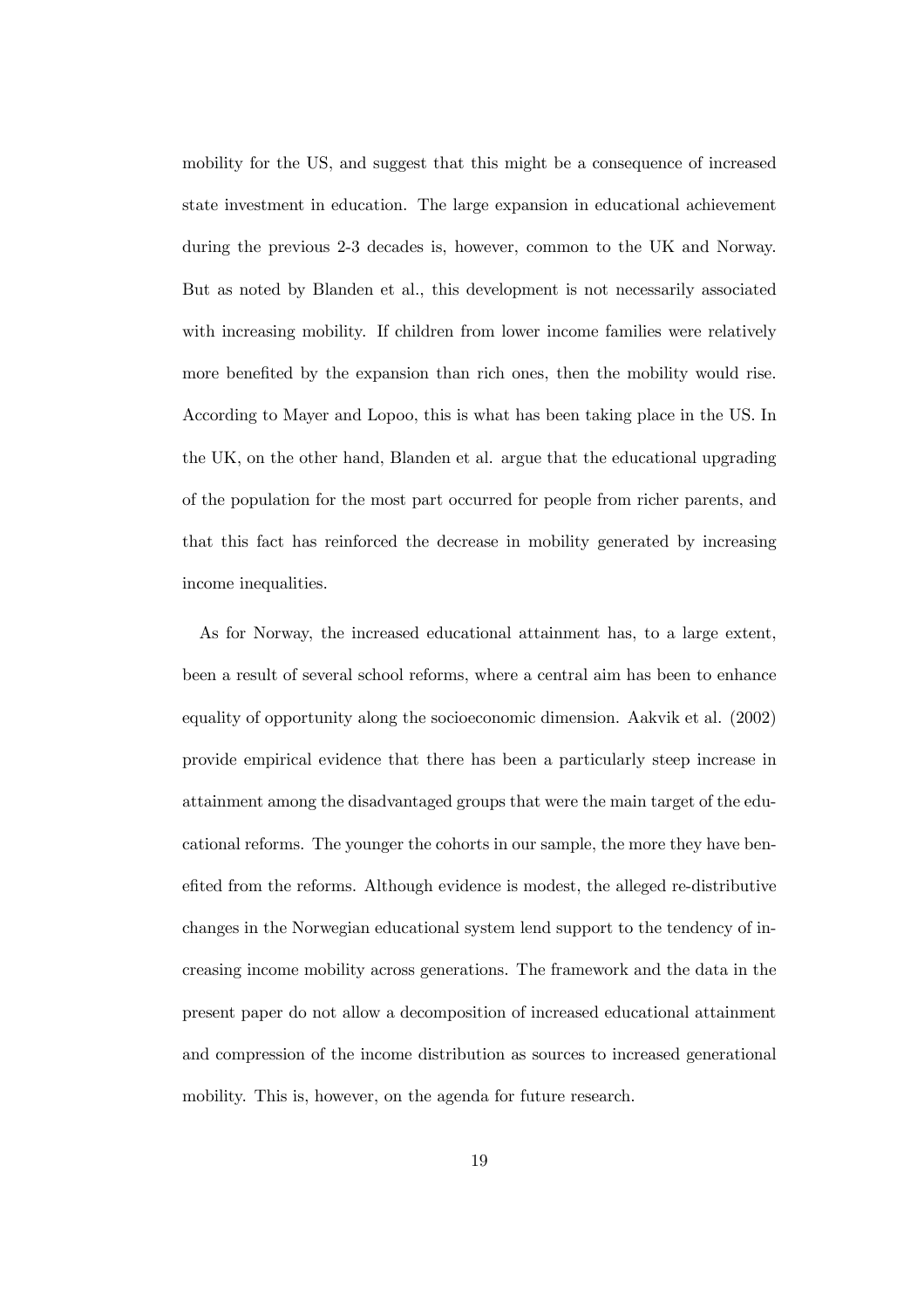#### 5 Concluding remarks

The purpose of this paper is to assess potential changes in intergenerational mobility in Norway for cohorts born in 1950-1965, using the Database of Generations. We estimate parent-child earnings correlations and quartile transition matrices for more than 160 000 father-child pairs, where the second generations are born in 1950, 1955, 1960, and 1965. For sons, the OLS elasticity of sons' average earnings at age 30-34 w.r.t. a three-year average of fathers' earnings is 0.166 for the 1950-cohort and 0.123 for the 1960 cohort, with correlation coefficients of 0.147 and 0.108. Daughters have a higher elasticity than sons in the 1950 cohort  $(0.222)$ , but more similar in the 1960 cohort  $(0.137)$ . The correlation coefficients are lower. Comparisons at ages 29 and 30 for all four cohorts show the same tendency to increasing mobility, but the coefficients are lower. Quartile fatherchild earnings transition matrices indicate quite high mobility in the second and third quartiles, but some persistence at the top of the distribution. This pattern is the same for both cohorts, clearest for sons. The results show that Norway is characterised by a high degree of earnings mobility, and that there is no tendency to increasing inequality along this dimension. Our findings also add to previous evidence indicating that countries with low levels of intragenerational inequality have a high degree of intergenerational mobility.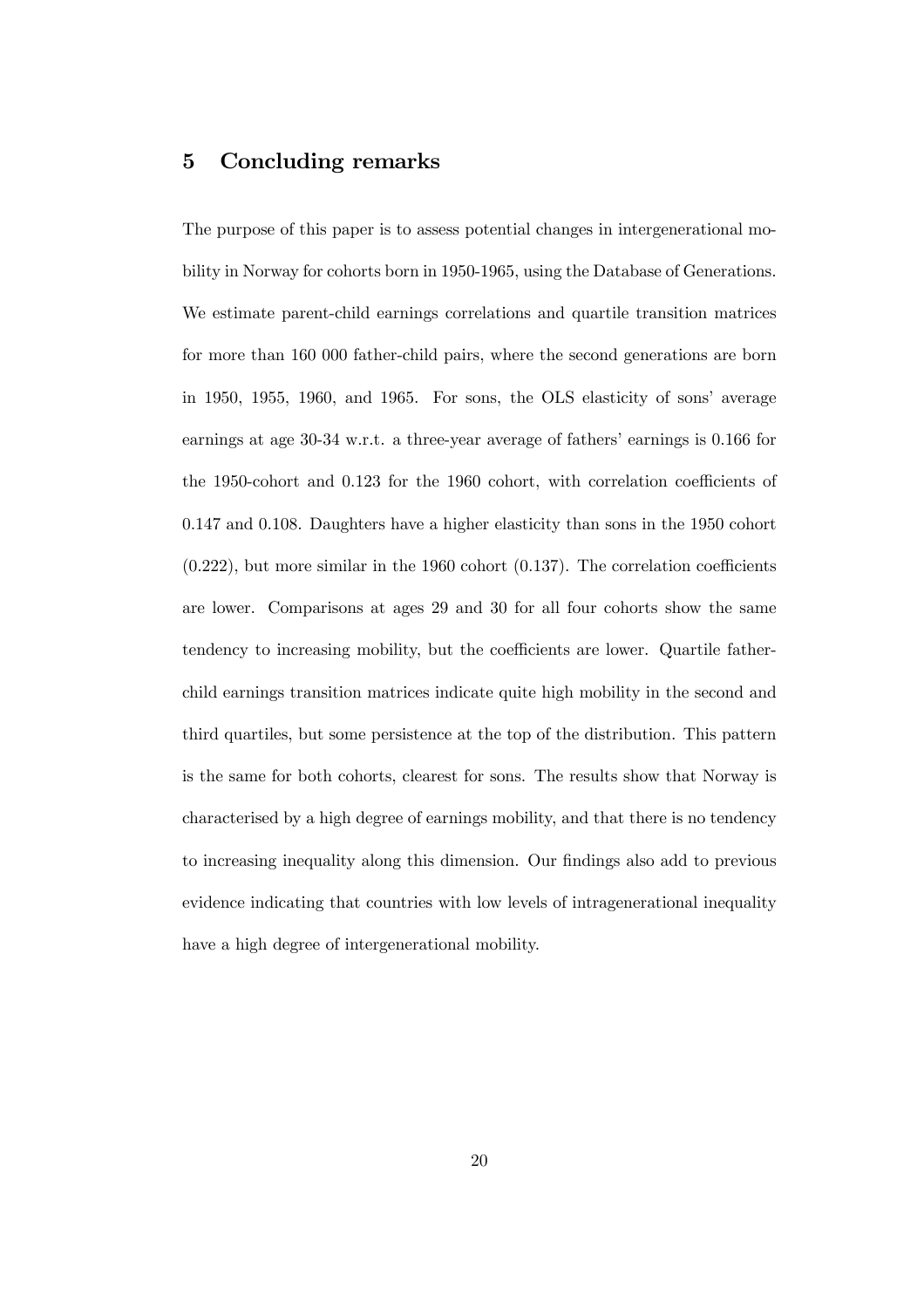#### References

- [1] Aaberge, R., Björklund, A., Jäntti, M., Pedersen, P. J., Smith, N., and Wennemo, T. (2000), Unemployment Shocks and Income Distribution: How did the Nordic Countries Fare during their Crises? Scandinavian Journal of Economics 102, 77-99.
- [2] Aakvik, A., Salvanes, K. G, and Vaage, K. (2002), Measuring the Effect of a School Reform on Educational Attainment and Earnings, unpublished manuscript, University of Bergen.
- [3] Atkinson, A. B., Maynard, A. K. and Trinder, C. C. (1983), Parents and Children: Incomes in Two Generations, Heinemann, London.
- [4] Atkinson, A. B., Rainwater, L., and Smeeding, T. (1995), Income Distribution in OECD Countries, Social Policy Studies 18, OECD, Paris.
- [5] Becker, G. S. and Tomes, N. (1979), An Equilibrium Theory of the Distribution of Income and Intergenerational Inequality, Journal of Political Economy 87 , 1153-89.
- [6] Becker, G. S. and Tomes, N. (1986), Human Capital and the Rise and Fall of Families, Journal of Labor Economics 4, S21-S39
- [7] Björklund, A. and Jäntti, M. (1997), Intergenerational Income Mobility in Sweden Compared to the United States, American Economic Review 87, 1009- 1018.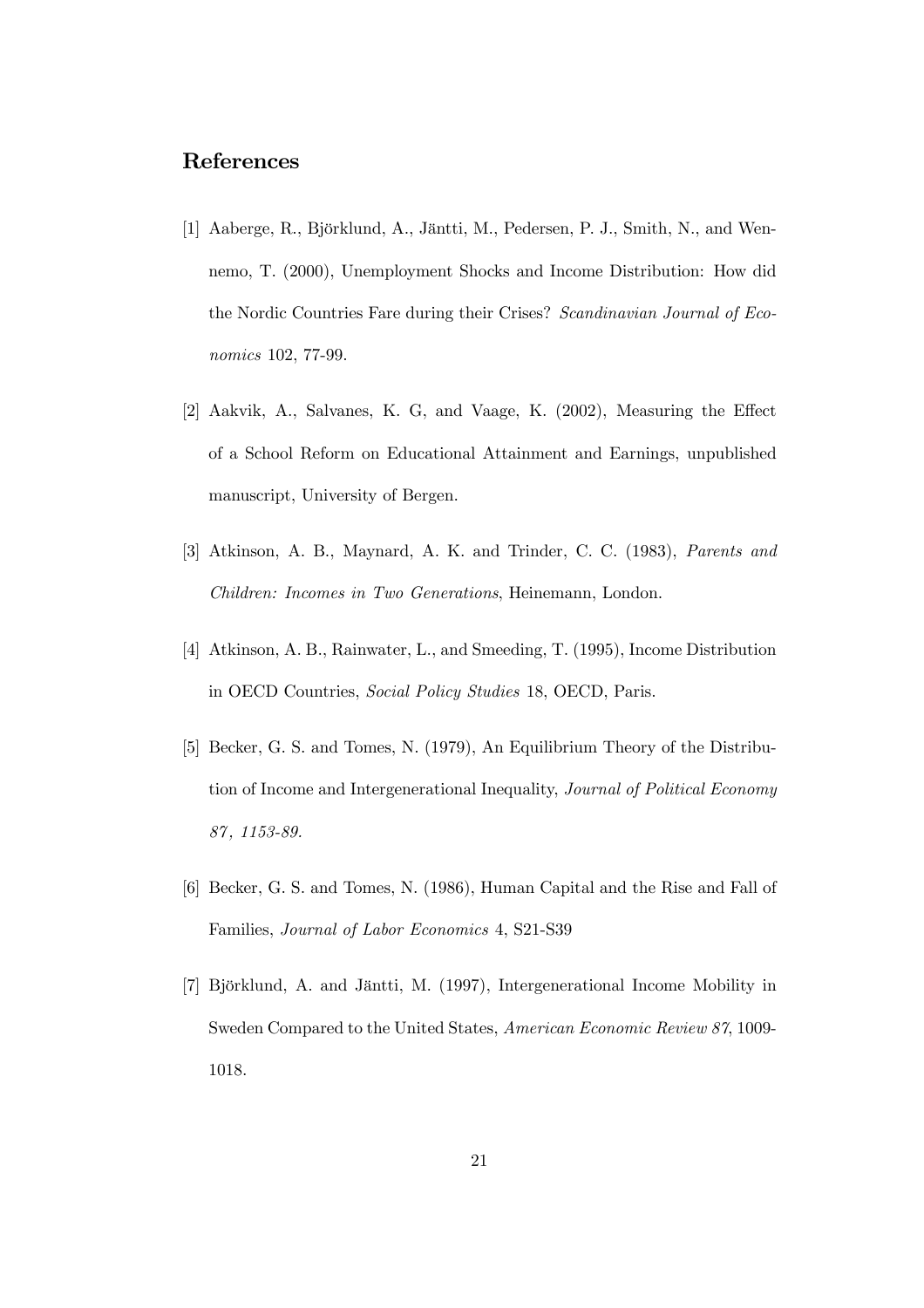- [8] Björklund, A. and Jäntti, M. (2000), Intergenerational Mobility of Socioeconomic Status in Comparative Perspective, Nordic Journal of Political Economy 26(1), 3-32.
- [9] Blanden, J., Goodman, A., Gregg, P., and Machin, S. (2002), Changes in Intergenerational Mobility in Britain, Discussion Paper 517, CEP, London School of Economics.
- [10] Chadwick, L. (2002), Changes in Intergenerational Economic Mobility in the United States, manuscript, University of Michigan.
- [11] Cleveland, W. S. (1979), Robust Locally Weighted Regression and Smoothing Scatterplots, Journal of the American Statistical Association 74, 829-836.
- [12] Corak, M. and Heisz, A. (1999), The Intergenerational Earnings and Income Mobility of Canadian Men, Journal of Human Resources 34, 504-533.
- [13] Dearden, L., Machin, S. and Reed, H. (1997), Intergenerational Mobility in Britain, Economic Journal 107, 47-66.
- [14] Ganzeboom, H. G. B., Treiman, D. J. and Ultee, W. C. (1991), Comparative Intergenerational Stratification research: Three Generations and Beyond, Annual Review of Sociology 17, 277-302.
- [15] Gustafsson, B. (1994), The Degree and Pattern of Income Immobility in Sweden, Review of Income and Wealth 40, 67-86.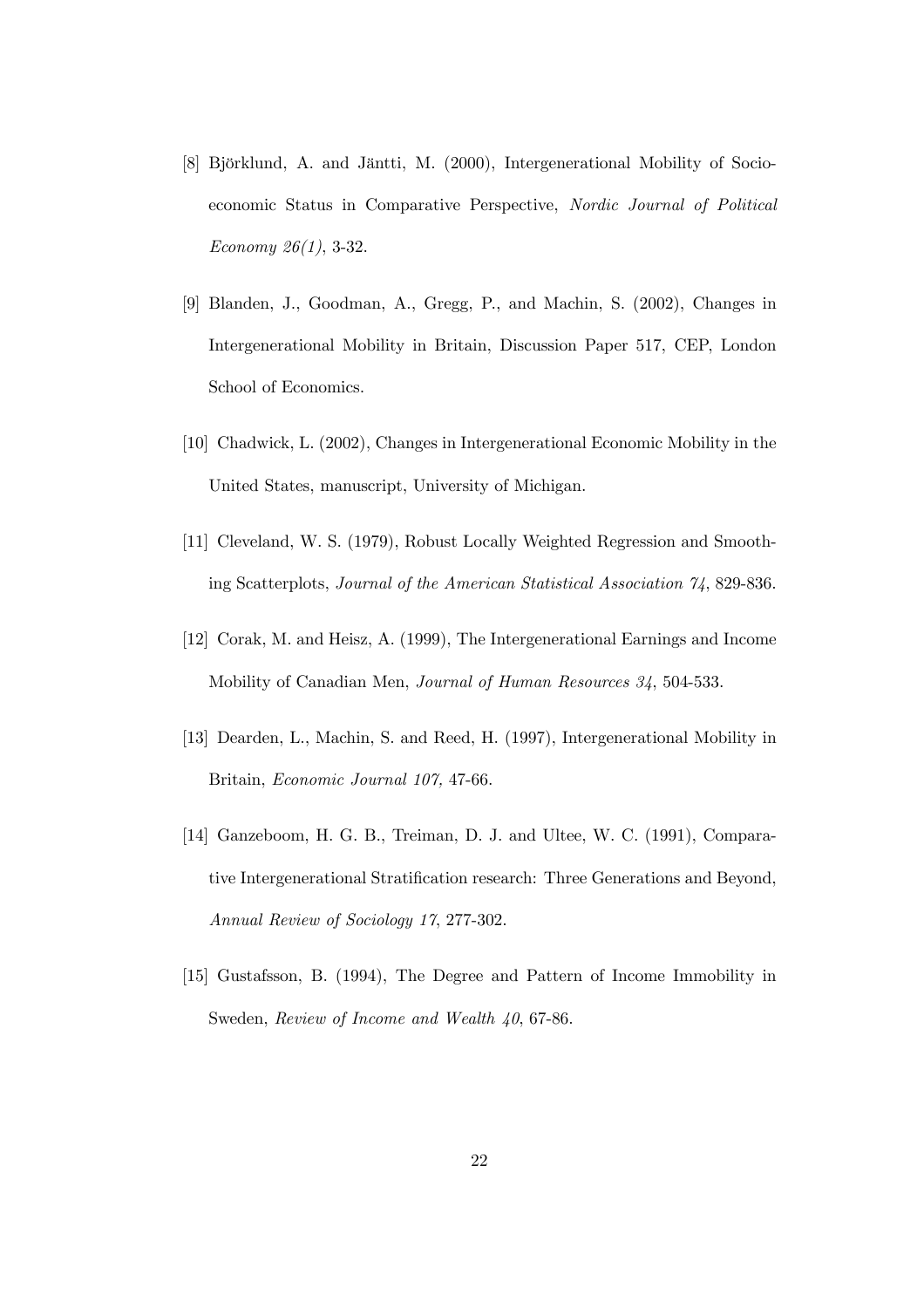- [16] Jäntti, M. and Österbacka, E. (1999), How Much of the Variance in Income Can Be Attributed to Family Background? Empirical Evidence from Finland, Unpublished manuscript.
- [17] Kahn, L. M. (1998), Against the Wind: Bargaining Recentralisation and Wage Inequality in Norway 1987-91, Economic Journal 108, 603-645.
- [18] Lillard, D. R., (1998), Nonlinearities in Intergenerational Mobility in Education and Earnings, Unpublished manuscript, Cornell University.
- [19] Mayer, S. E. and Lopoo, L. M. (2001), Has the Intergenerational Transmission of Economic Status Changed? Unpublished manuscript.
- [20] Raaum, O., Salvanes, K. G., and Sørensen, E. Ø. (2001), The Neighbourhood is not what it Used to Be — Has there been Equalisation of Opportunity across Families and Communities in Norway? Discussion Paper 36/01, Department of Economics, Norwegian School of Economics and Business Administration..
- [21] Solon, G. (1992), Intergenerational Income Mobility in the United States, American Economic Review 82, 393-408.
- [22] Solon, G. (1999), Intergenerational Mobility in the Labor Market, in O. Ashenfelter and D. Card (eds.), Handbook of Labor Economics, Volume 3A, 1761-1800.
- [23] Zimmerman, D. J. (1992), Regression Toward Mediocrity in Economic Stature, American Economic Review 82, 409-429.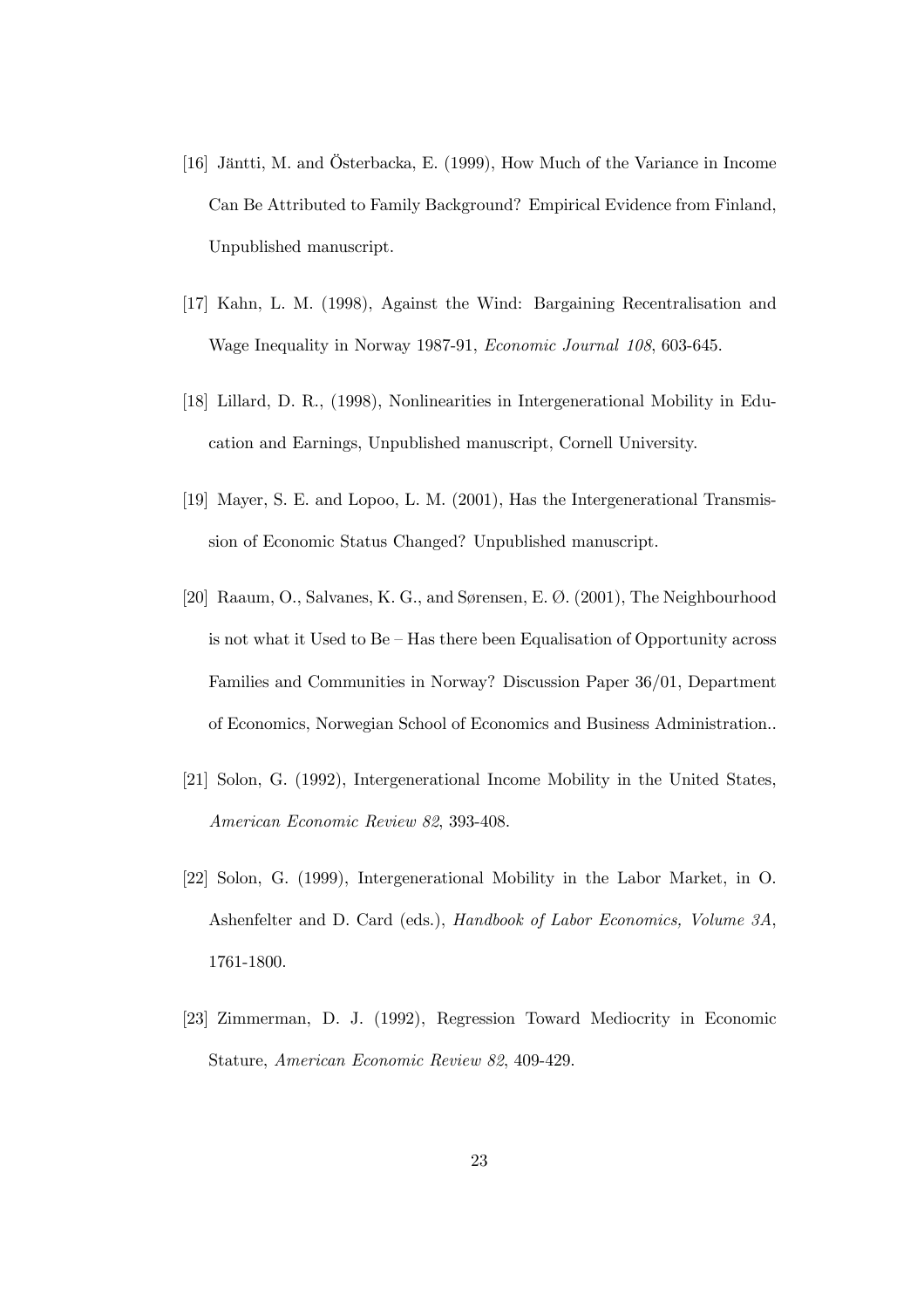- [24] Österbacka, E. (2001), Family Background and Economic Status in Finland, Scandinavian Journal of Economics 103, 467-484.
- [25] Österberg, T. (2000), Intergenerational Income Mobility in Sweden: What Do Tax-Data Show? Review of Income and Wealth 46, 421-436.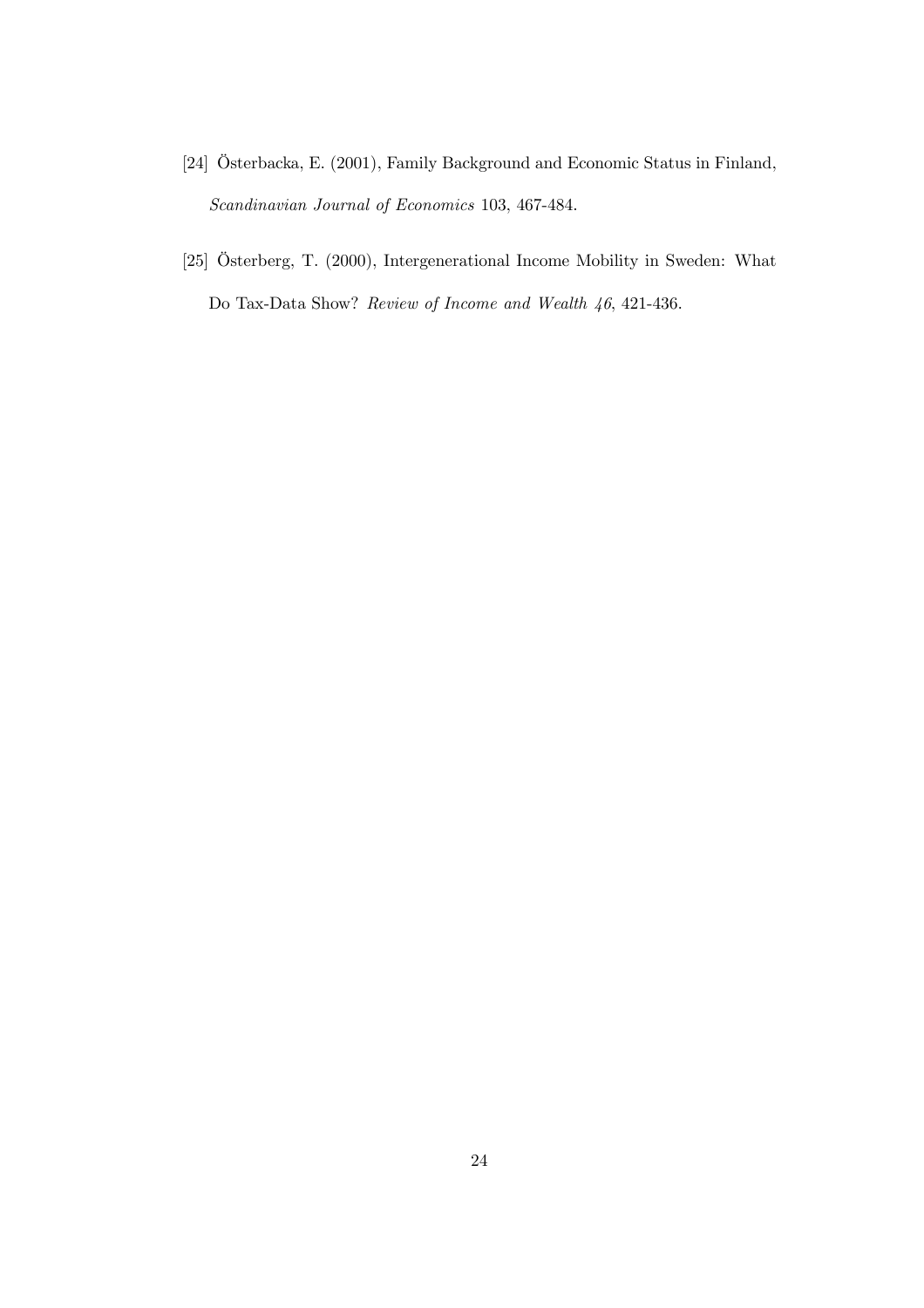|                             | 1950   |           |        | 1955      |          | 1960      |        | 1965      |  |
|-----------------------------|--------|-----------|--------|-----------|----------|-----------|--------|-----------|--|
|                             | Mean/% | Std. Dev. | Mean/% | Std. Dev. | $Mean\%$ | Std. Dev. | Mean/% | Std. Dev. |  |
| <b>Fathers of sons</b>      |        |           |        |           |          |           |        |           |  |
| 3-year earnings average     | 11.94  | 0.54      | 12.07  | 0.68      | 12.24    | 0.68      | 12.09  | 0.86      |  |
| Age                         | 48.16  | 4.91      | 47.66  | 4.96      | 47.22    | 5.30      | 46.26  | 5.28      |  |
| Sons                        |        |           |        |           |          |           |        |           |  |
| Earnings at 29              | 12.13  | 0.60      | 12.06  | 0.82      | 12.11    | 0.69      | 12.06  | 0.83      |  |
| Earnings at 30              | 12.17  | 0.55      |        |           | 12.13    | 0.73      | 12.15  | 0.74      |  |
| Av. earnings 30-34          | 12.12  | 0.61      |        |           | 12.13    | 0.77      |        |           |  |
| Education                   |        |           |        |           |          |           |        |           |  |
| $-9$                        | 23.08  |           | 15.58  |           | 12.47    |           | 9.09   |           |  |
| $10 - 12$                   | 45.57  |           | 54.22  |           | 60.98    |           | 63.33  |           |  |
| $13 - 16$                   | 21.26  |           | 21.74  |           | 19.15    |           | 20.24  |           |  |
| $17+$                       | 10.09  |           | 8.46   |           | 7.41     |           | 7.35   |           |  |
| $\mathbf N$                 | 18920  |           | 22447  |           | 23873    |           | 25503  |           |  |
| <b>Fathers of daughters</b> |        |           |        |           |          |           |        |           |  |
| 3-year earnings average     | 12.02  | 0.51      | 12.08  | 0.68      | 12.24    | 0.69      | 12.11  | 0.85      |  |
| Age                         | 48.24  | 4.81      | 47.72  | 4.94      | 47.19    | 5.35      | 46.23  | 5.28      |  |
| <b>Daughters</b>            |        |           |        |           |          |           |        |           |  |
| Earnings at 29              | 11.19  | 1.24      | 11.21  | 1.20      | 11.44    | 1.07      | 11.62  | 1.03      |  |
| Earnings at 30              | 11.17  | 1.22      |        |           | 11.47    | 1.08      | 11.71  | 0.93      |  |
| Av. earnings 30-34          | 10.98  | 1.24      |        |           | 11.41    | 1.08      |        |           |  |
| Education                   |        |           |        |           |          |           |        |           |  |
| $-9$                        | 23.82  |           | 14.47  |           | 10.19    |           |        | 6.75      |  |
| $10 - 12$                   | 39.45  |           | 51.74  |           | 58.66    |           |        | 58.38     |  |
| $13 - 16$                   | 31.94  |           | 30.59  |           | 27.42    |           |        | 30.10     |  |
| $17+$                       | 4.79   |           | 3.20   |           | 3.73     |           |        | 4.78      |  |
| ${\bf N}$                   | 9352   |           | 17721  |           | 21965    |           |        | 22270     |  |

**Table 1. Descriptive statistics for children and their fathers by the children's birth cohort** 

Notes: Earnings (1995 NOK) in logs 3-year averages: 1967-69, 1972-74, 1977-79, 1982-84 Fathers' age: in 1967/72/77/82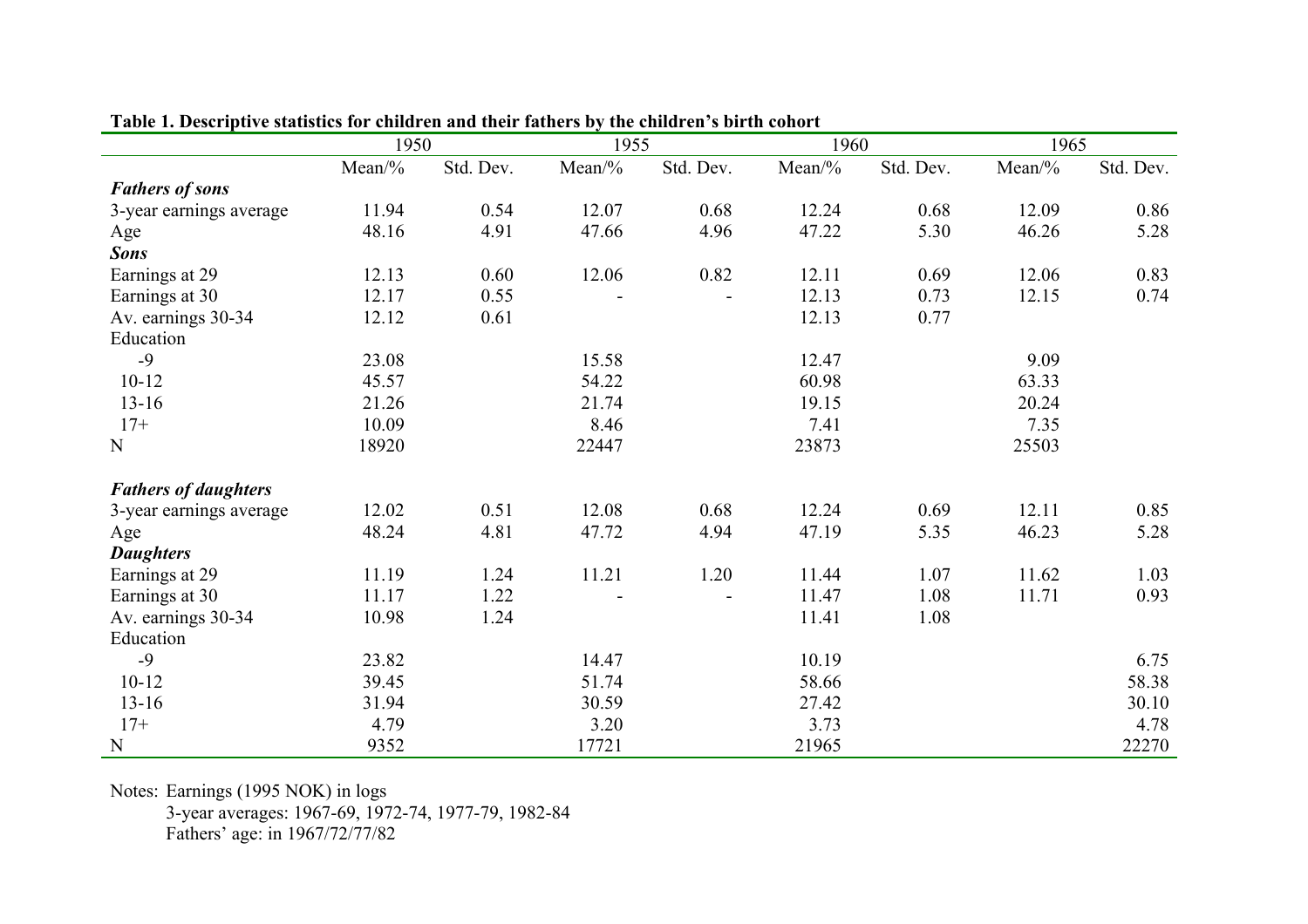|                          |             | Fathers' earnings measure |              |              |              |              |              |  |  |  |
|--------------------------|-------------|---------------------------|--------------|--------------|--------------|--------------|--------------|--|--|--|
|                          |             |                           | 1950-cohort  |              | 1960-cohort  |              |              |  |  |  |
| Year of fathers'         |             | Single year               | Two-year     | Three-year   | Single year  | Two-year     | Three-year   |  |  |  |
| earnings                 |             | measure                   | average      | average      | measure      | average      | average      |  |  |  |
| $(1950 \text{ cohort}$ / |             |                           |              |              |              |              |              |  |  |  |
| 1960 cohort)             |             |                           |              |              |              |              |              |  |  |  |
| 1967/1977                | $\beta$     | 0.204(0.010)              |              |              | 0.121(0.008) |              |              |  |  |  |
|                          | $\rho$      | 0.154                     |              |              | 0.104        |              |              |  |  |  |
|                          | N           | 18343                     |              |              | 23650        |              |              |  |  |  |
|                          | $\beta$     |                           | 0.172(0.008) |              |              | 0.123(0.008) |              |  |  |  |
|                          | $\rho$      |                           | 0.147        |              |              | 0.108        |              |  |  |  |
|                          | N           |                           | 18814        |              |              | 23815        |              |  |  |  |
| 1968/1978                | $\beta$     | 0.142(0.008)              |              | 0.166(0.008) | 0.134(0.008) |              | 0.123(0.007) |  |  |  |
|                          |             | 0.134                     |              | 0.145        | 0.111        |              | 0.109        |  |  |  |
|                          | $\rho$<br>N | 18500                     |              | 18920        | 23461        |              | 23873        |  |  |  |
|                          |             |                           |              |              |              |              |              |  |  |  |
|                          | $\beta$     |                           | 0.143(0.008) |              |              | 0.129        |              |  |  |  |
|                          | ρ           |                           | 0.136        |              |              | 0.110        |              |  |  |  |
|                          | N           |                           | 18825        |              |              | 23615        |              |  |  |  |
| 1969/1979                | $\beta$     | 0.135(0.007)              |              |              | 0.123(0.008) |              |              |  |  |  |
|                          | $\rho$      | 0.133                     |              |              | 0.102        |              |              |  |  |  |
|                          | N           | 18409                     |              |              | 23243        |              |              |  |  |  |

**Table 2. Intergenerational earnings correlations for sons, various series length of fathers' earnings.** 

Notes: The sons are from the 1950 and 1960 cohorts.

The log of sons' earnings are regressed on fathers' earnings together with fathers' age and age squared.

Sons' log earnings measure: Average age 30-34 (1980-84 for 1950-cohort, 1990-94 for 1960-cohort).

The number of observations, N, varies from one cell to another due to the fact that only years with earnings  $> 0$  are included. Standard errors in parentheses.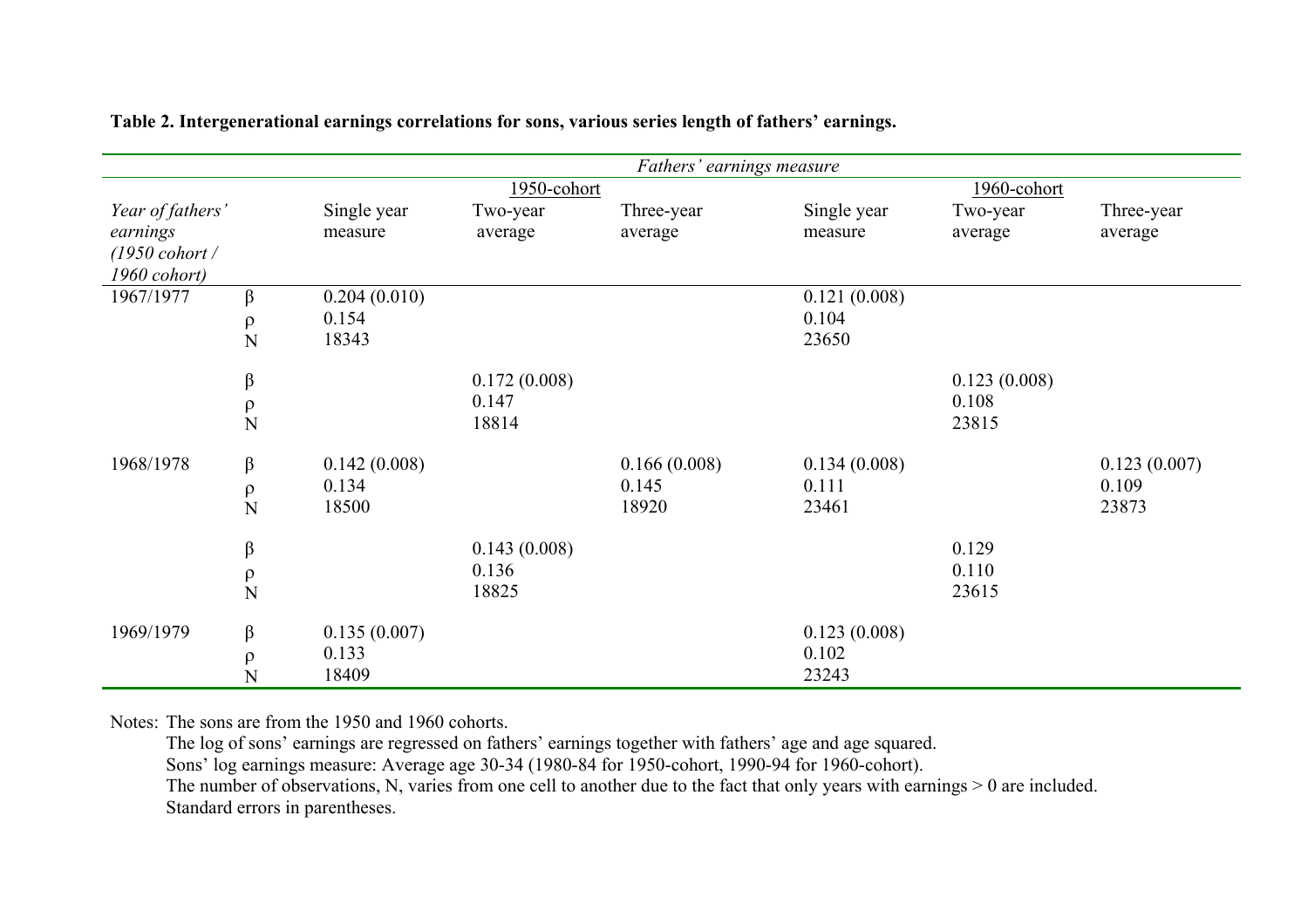| Sons' age |   | 1950         | $1955^{a}$               | 1960         | 1965         |
|-----------|---|--------------|--------------------------|--------------|--------------|
| Age $29$  |   | 0.080(0.008) | 0.085(0.008)             | 0.078(0.007) | 0.066(0.006) |
|           |   | 0.071        | 0.071                    | 0.074        | 0.069        |
|           | N | 18650        | 22447                    | 23503        | 25003        |
| Age $30$  |   | 0.100(0.008) | $\overline{\phantom{a}}$ | 0.090(0.007) | 0.068(0.006) |
|           |   | 0.096        |                          | 0.083        | 0.075        |
|           | N | 18644        |                          | 23310        | 25017        |

**Table 3. Intergenerational earnings correlations for sons at ages 29 and 30, four various cohorts of sons** 

Notes: The sons are from the 1950, 1955, 1960 and 1965 cohorts.

The log of sons' earnings are regressed on fathers' earnings together with fathers' age and age squared. Fathers' earnings measures: three-year age adjusted averages 1967-69, 1972-74, 1977-79, 1982-84 Standard errors in parentheses

a) We report only age-29 results of the 1955 cohort because of unreliable 1985 earnings data.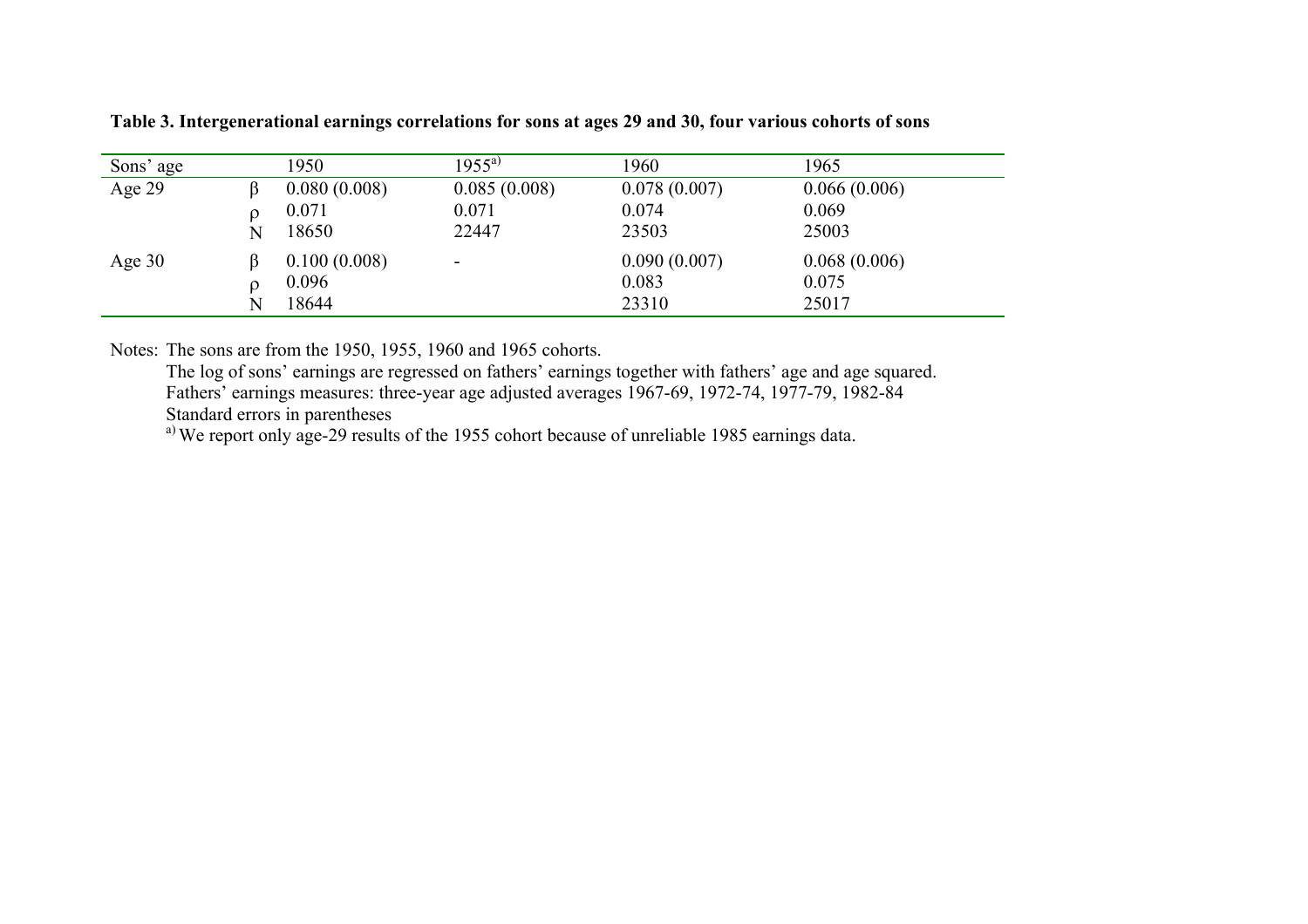|                          |             |               |              | Fathers' earnings measure |                |              |              |
|--------------------------|-------------|---------------|--------------|---------------------------|----------------|--------------|--------------|
|                          |             |               | 1950-cohort  |                           |                | 1960-cohort  |              |
| Year of fathers'         |             | Single year   | Two-year     | Three-year                | Single year    | Two-year     | Three-year   |
| earnings                 |             | measure       | Average      | Average                   | measure        | average      | average      |
| $(1950 \text{ cohort}$ / |             |               |              |                           |                |              |              |
| 1960 cohort)             |             |               |              |                           |                |              |              |
| 1967/1977                | $\beta$     | 0.259(0.029)  |              |                           | 0.138(0.011)   |              |              |
|                          | $\rho$<br>N | 0.092<br>9079 |              |                           | 0.083<br>21764 |              |              |
|                          |             |               |              |                           |                |              |              |
|                          | $\beta$     |               | 0.221(0.026) |                           |                | 0.142(0.011) |              |
|                          |             |               | 0.088        |                           |                | 0.088        |              |
|                          | $\rho$<br>N |               | 9297         |                           |                | 21906        |              |
|                          |             |               |              |                           |                |              |              |
| 1968/1978                | $\beta$     | 0.176(0.023)  |              | 0.222(0.025)              | 0.148(0.011)   |              | 0.137(0.011) |
|                          | $\rho$      | 0.080         |              | 0.090                     | 0.088          |              | 0.087        |
|                          | N           | 9133          |              | 9352                      | 21605          |              | 21965        |
|                          |             |               |              |                           |                |              |              |
|                          | $\beta$     |               | 0.187(0.023) |                           |                | 0.138(0.011) |              |
|                          | $\rho$      |               | 0.083        |                           |                | 0.086        |              |
|                          | N           |               | 9321         |                           |                | 21742        |              |
|                          |             |               |              |                           |                |              |              |
| 1969/1979                | $\beta$     | 0.173(0.023)  |              |                           | 0.131(0.011)   |              |              |
|                          | $\rho$      | 0.077         |              |                           | 0.080          |              |              |
|                          | N           | 9101          |              |                           | 21403          |              |              |

**Table 4. Intergenerational earnings correlations for daughters, various series length of fathers' earnings.** 

Notes: The daughters are from the 1950 and 1960-cohorts.

The log of daughters' earnings are regressed on fathers' earnings together with fathers' age and age squared.

Daughters' log earnings measure: Average age 30-34 (1980-84 for 1950 cohort, 1990-94 for 1960 cohort).

The number of observations, N, vary from one cell to another due to the fact that only years with earnings > 0 are included.

Standard errors in parentheses.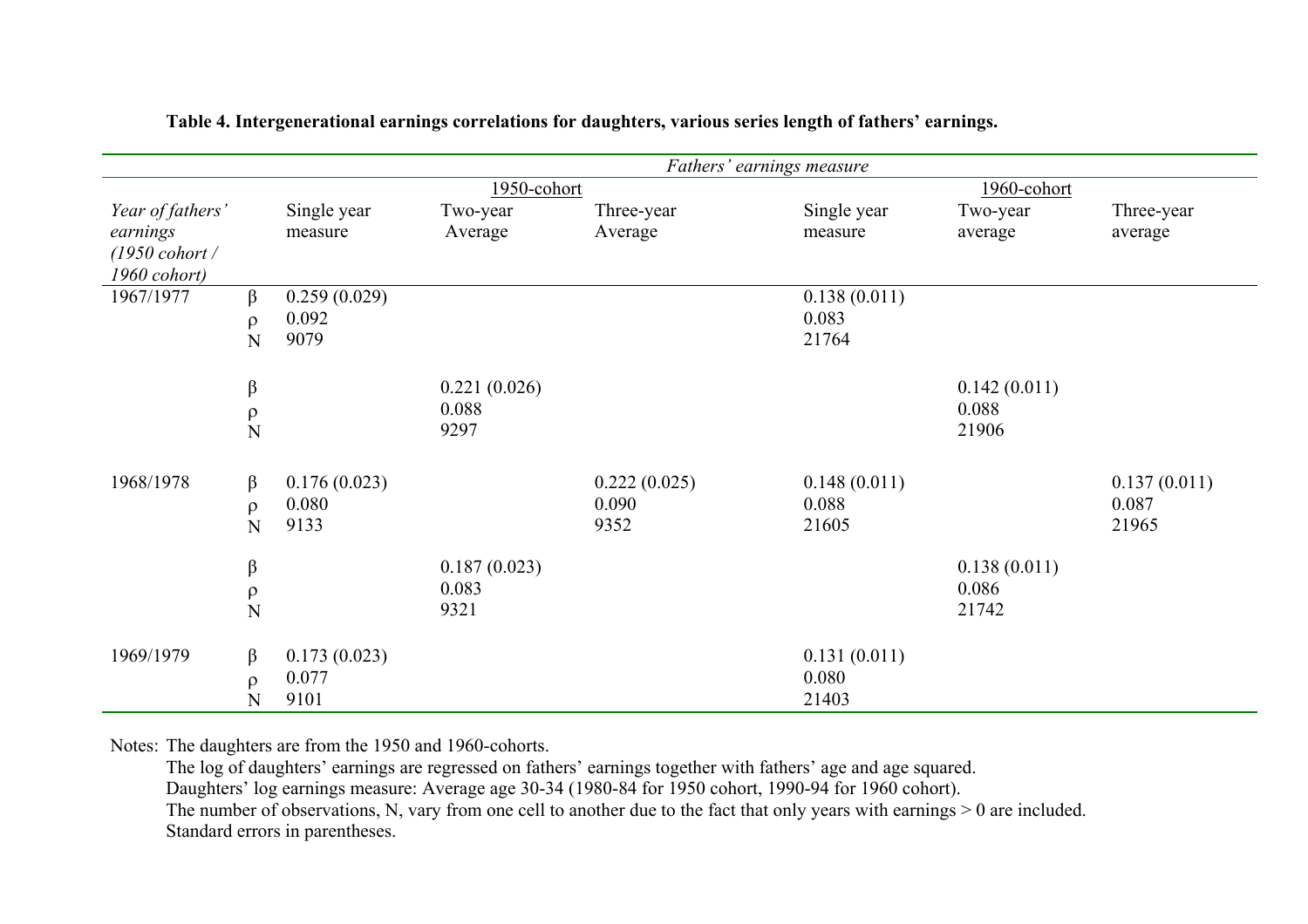|          |   | 1950         | $1955^{a)}$              | 1960         | 1965         |
|----------|---|--------------|--------------------------|--------------|--------------|
| Age $29$ |   | 0.218(0.029) | 0.147(0.013)             | 0.126(0.011) | 0.065(0.008) |
|          |   | 0.086        | 0.083                    | 0.078        | 0.054        |
|          | N | 7877         | 17721                    | 20070        | 22270        |
| Age $30$ |   | 0.179(0.027) | $\overline{\phantom{a}}$ | 0.126(0.011) | 0.069(0.008) |
|          |   | 0.074        |                          | 0.080        | 0.058        |
|          | N | 7924         |                          | 20102        | 22299        |

**Table 5. Intergenerational earnings correlations for daughters at ages 29 and 30, four various cohorts of daughters** 

Notes: The daughters are from the 1950, 1955, 1960 and 1960-cohorts.

The log of daughters' earnings are regressed on fathers' earnings together with fathers' age and age squared. Fathers' earnings measures: three-year age adjusted averages 1967-69, 1972-74. 1977-79, 1982-84 Standard errors in parentheses

<sup>a)</sup> We report only age-29 results of the 1955 cohort because of unreliable 1985 earnings data.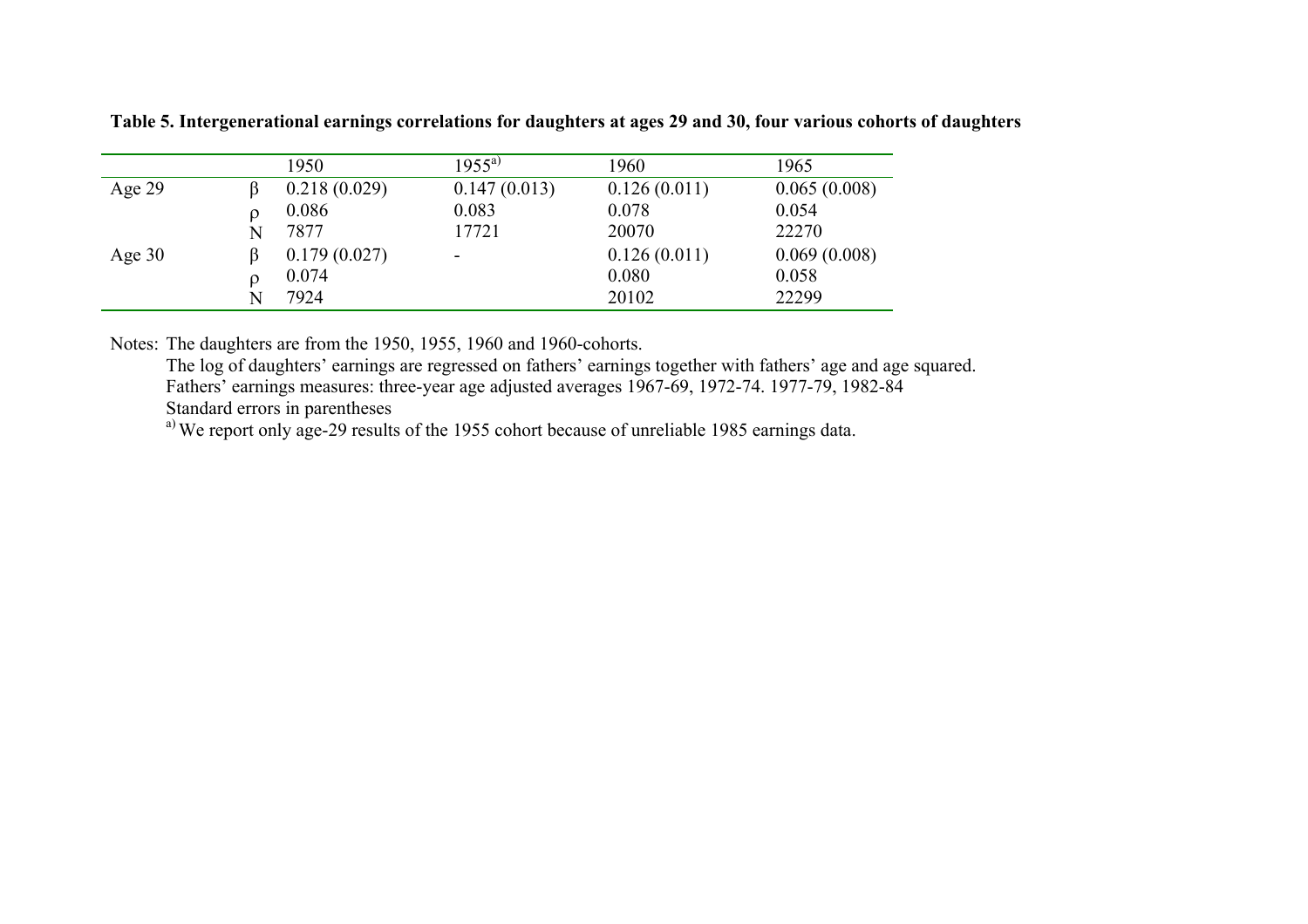|                         |               |                 |                 | 1950-cohort |               |                 |                 |       |
|-------------------------|---------------|-----------------|-----------------|-------------|---------------|-----------------|-----------------|-------|
|                         | Sons          |                 |                 |             | Daughters     |                 |                 |       |
| Fathers                 | <b>Bottom</b> | 2 <sup>nd</sup> | $3^{\text{rd}}$ | Top         | <b>Bottom</b> | 2 <sup>nd</sup> | $3^{\text{rd}}$ | Top   |
| <b>Bottom</b>           | 0.351         | 0.275           | 0.214           | 0.160       | 0.297         | 0.257           | 0.243           | 0.202 |
| 2 <sup>nd</sup>         | 0.249         | 0.295           | 0.260           | 0.195       | 0.254         | 0.270           | 0.258           | 0.218 |
| $3^{\text{rd}}$         | 0.207         | 0.257           | 0.284           | 0.253       | 0.250         | 0.255           | 0.249           | 0.246 |
| Top                     | 0.193         | 0.173           | 0.242           | 0.392       | 0.199         | 0.218           | 0.25            | 0.334 |
| Inequality              |               |                 |                 |             |               |                 |                 |       |
| index $a$ <sup>a)</sup> |               | 2.858           |                 |             |               | 2.670           |                 |       |
|                         |               |                 |                 | 1960-cohort |               |                 |                 |       |
| <b>Bottom</b>           | 0.325         | 0.291           | 0.226           | 0.159       | 0.295         | 0.271           | 0.243           | 0.191 |
| 2 <sup>nd</sup>         | 0.246         | 0.285           | 0.264           | 0.206       | 0.269         | 0.270           | 0.263           | 0.198 |
| $3^{\text{rd}}$         | 0.228         | 0.243           | 0.275           | 0.254       | 0.233         | 0.252           | 0.262           | 0.254 |
| Top                     | 0.202         | 0.181           | 0.235           | 0.381       | 0.204         | 0.207           | 0.232           | 0.357 |
| Inequality              |               |                 |                 |             |               |                 |                 |       |
| index $a$ <sup>a)</sup> |               | 2.799           |                 |             |               | 2.725           |                 |       |

**Table 6. Quartile transition matrices, 1950- and 1960-cohorts** 

Notes: <sup>a)</sup> Inequality index: sum of leading diagonal and adjacent cells Earnings measures for fathers: 1967-69 and 1977-79 (age adjusted) Earnings measures for children: 1980-84 and 1990-94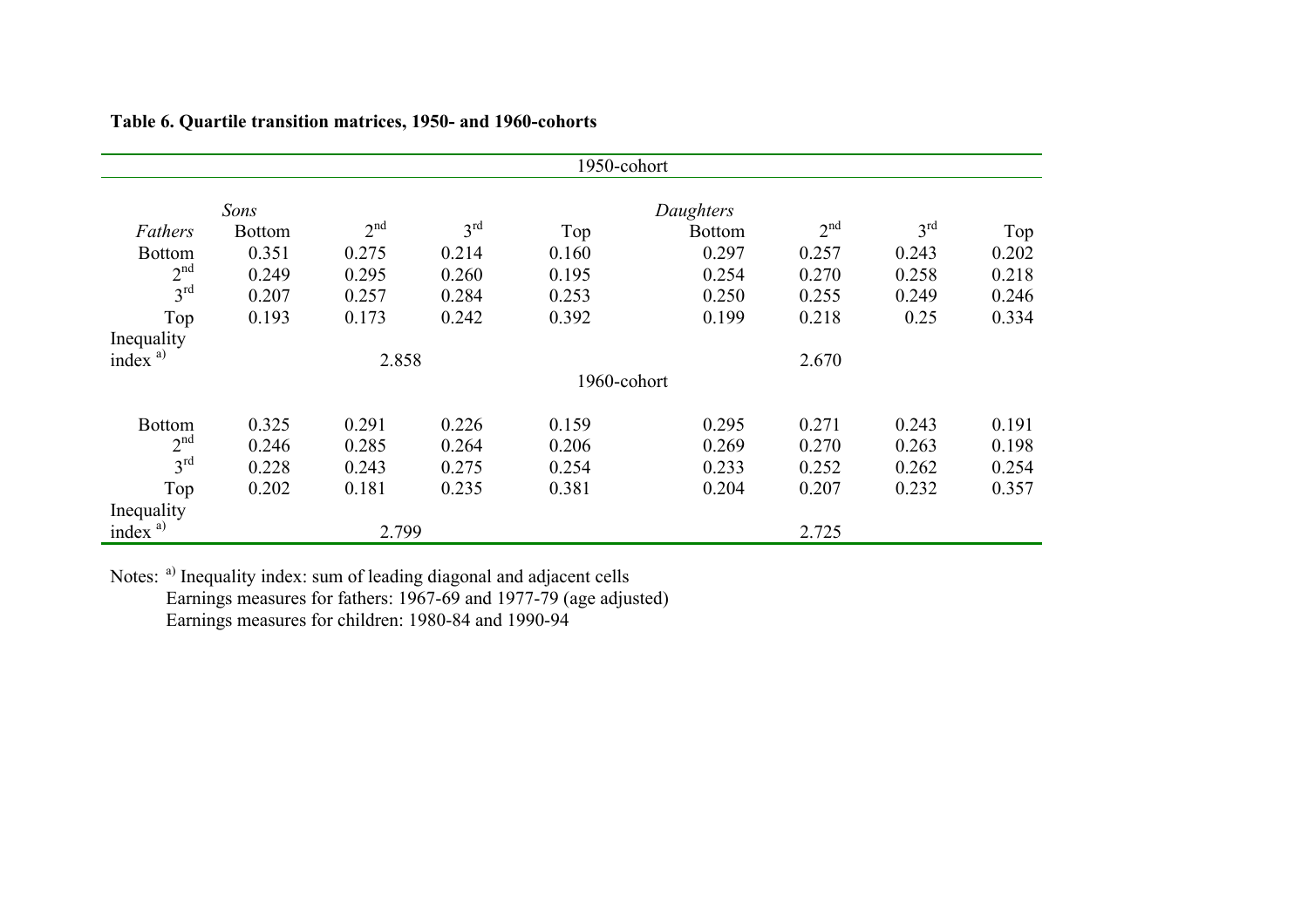

**Figure 1** 



**Figure 2**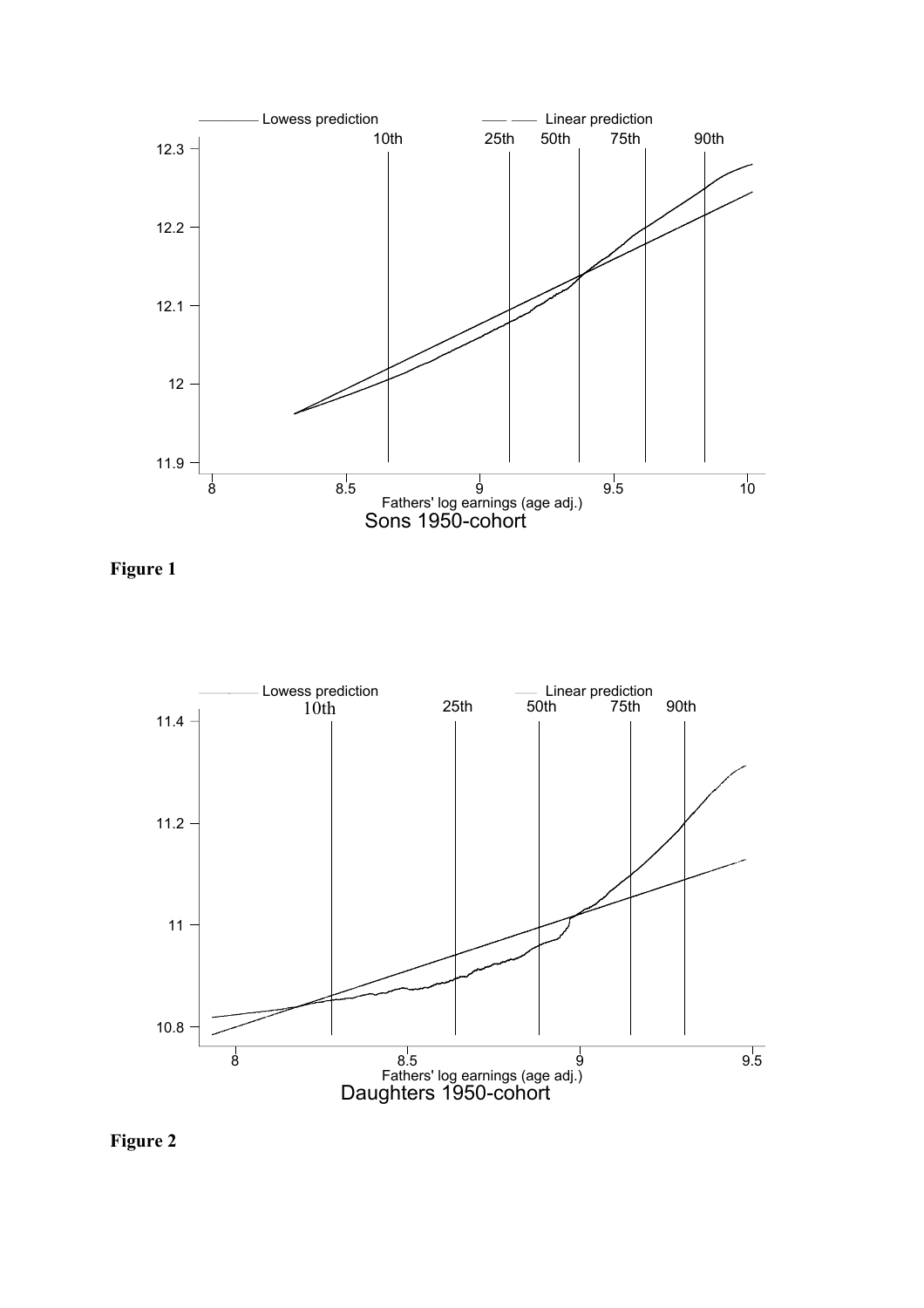

**Figure 3** 



**Figure 4**